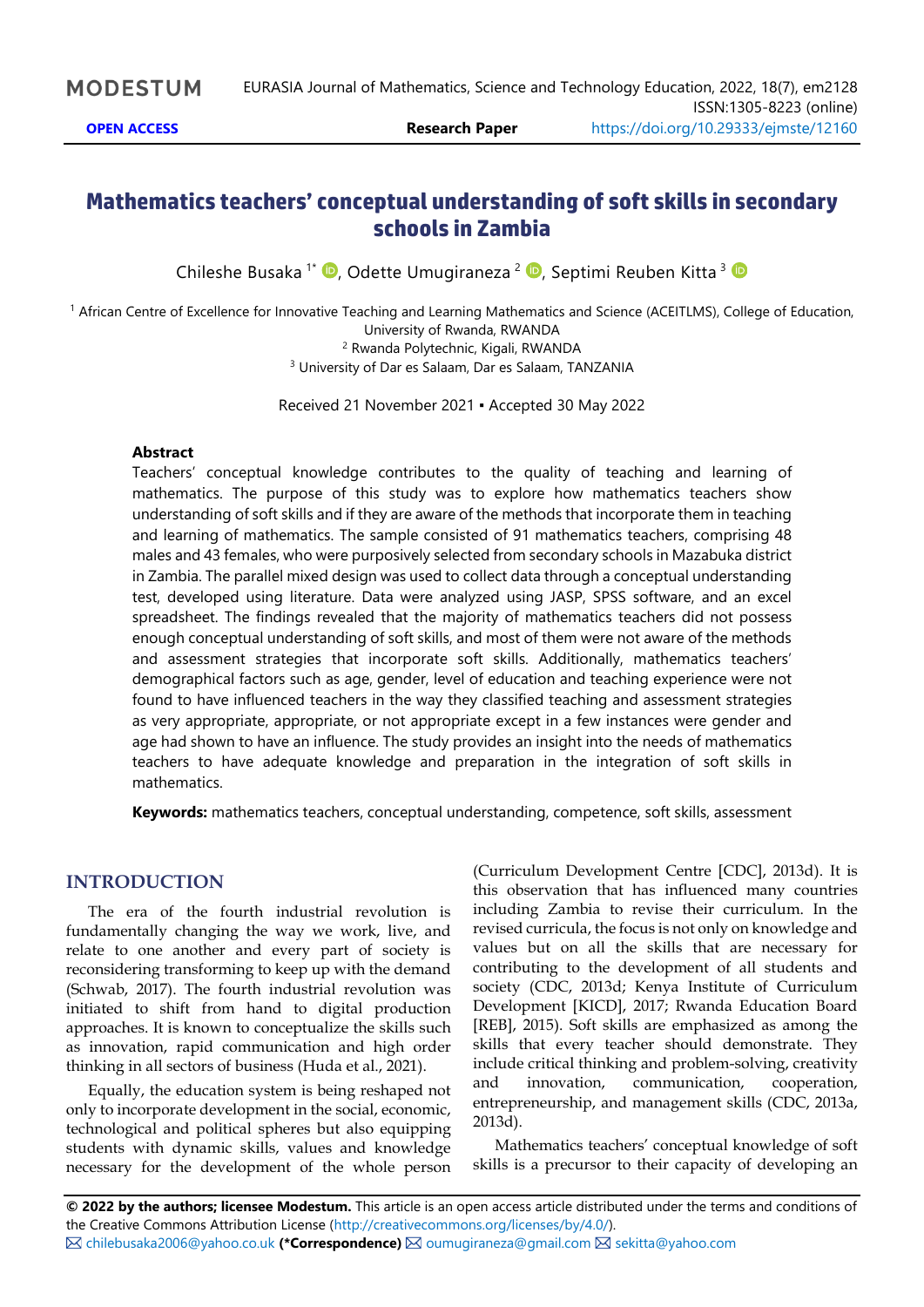#### **Contribution to the literature**

- To raise awareness of mathematics teachers' conceptual understanding of soft skills in the secondary schools in Mazabuka district in Zambia.
- To update mathematics teachers with the teaching methods and assessment strategies that involve soft skills.
- To provide an insight into the need for mathematics teachers to have adequate knowledge and preparation in the integration of soft skills in mathematics.

understanding of mathematics among students during teaching and learning. Research has indicated that teachers can acquire soft skills through training and the process of continuous professional development (Huda et al., 2021). It is also imperative for teachers to properly possess both hard and soft skills to deliver a lesson effectively (Crawford et al., 2020).

Fernández-Arias et al. (2021) adds that when teachers have a high self-conception of soft skills, they incorporate them in the teaching and learning process. However, if teachers lack conceptual knowledge about soft skills, it will lead to the inability to integrate them during the teaching and learning process. Therefore, we found it very imperative to conduct this study to explore how mathematics teachers conceive and apply soft skills in the classroom. This will provide an insight into how mathematics teachers are capable to assist their students to develop these skills. In addition, mathematics teachers will be exposed to new methodologies and assessment techniques required in the integration of soft skills, adopted in the 2013 revised curriculum.

Mathematics teachers are expected to ensure that students are exposed to tasks that help them acquire the six soft skills reflected in the 2013 revised curriculum. However, this study focused on establishing mathematics teachers' conceptual knowledge of the four soft skills namely communication, collaboration, problem-solving/critical thinking, and creativity and innovation. This study intended to find answers to the following research questions:

- 1. To what extent do mathematics teachers in secondary schools express the conceptual understanding of soft skills?
- 2. Is there any relationship between mathematics teachers' demographic factors and the classification of teaching and assessment strategies that involve soft skills?

# **LITERATURE REVIEW**

The literature focuses on the conceptualization of soft skills, the teaching methods and assessments strategies that require the integration of soft skills, and the theoretical framework.

#### **The Conceptualization of Soft Skills**

Soft skills have been conceptualized as skills, which are not tangible or touchable. According to Lippman et al. (2015), soft skills refer to

"a broad set of skills, competences, behaviors, attitudes, and personal qualities that enable people to effectively navigate their environment, work well with others, perform well, and achieve their goals" (p. 4).

The Partnership for 21st Century Skills [P21] (2015) referred to soft skills as 21st-century skills and grouped them into three categories namely: learning skills, literacy, and life skills. On the one hand, learning skills embrace four main features, that is, critical thinking, creativity, collaboration, and communication. On the other hand, literacy skills capture the notion of information literacy, technology literacy and media literacy, while life skills are reflected in flexibility, productivity, initiative leadership, and social skills. The Zambian curriculum documents refer to soft skills as "key competences" (CDC, 2013a, p. x, 2013d, p. 6). It is very important to note that competences by definition are a collection of knowledge, skills, values and attitudes (CDC, 2013d; KICD, 2017; Organization for Economic Cooperation and Development [OECD], 2018). Hence, soft skills are a subset of competences. In this study, the term soft skills have been used to represent the learning skills referred to as key competences in the 2013 revised curriculum.

There is a clarion call for the integral development of students where the soft skills are to be developed. This is because soft skills enable students to deepen their understanding of the subject content and apply what they learn in a variety of circumstances (CDC, 2013b). Soft skills among scholars are of paramount importance, though there is still a lack of agreement on what these skills are. Marin-Zapata et al. (2021) conducted a systematic review to establish how soft skills are conceptualized and the results show a lack of consensus on what these skills are. Thus, the referring of soft skills to competences or other terms is not only synonymous with Zambia. For instance, Lippman et al. (2015) augment that an increasing focus on soft skills has been reflected in different terms linked to subject including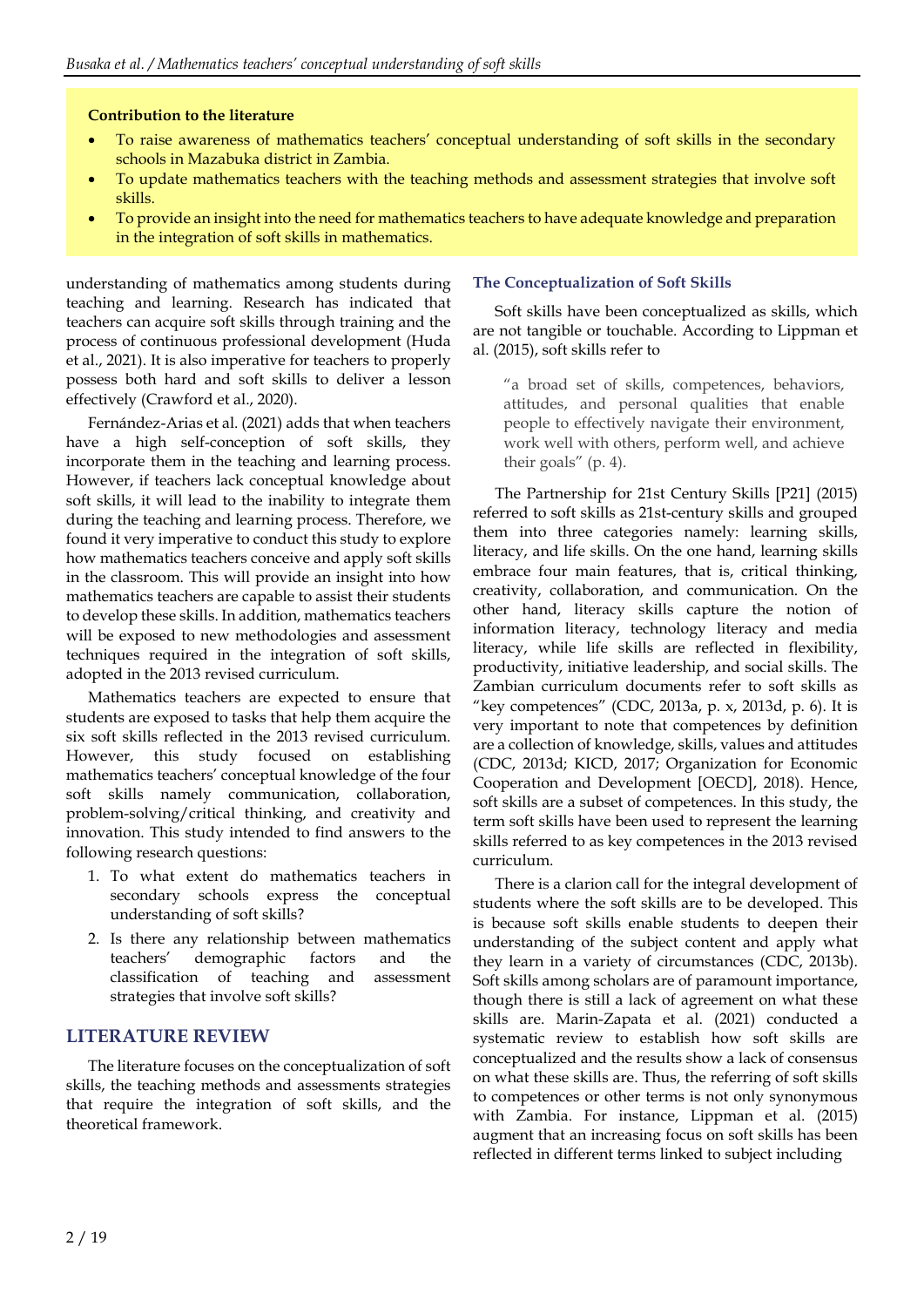"21st century skills, life skills, essential skills, behavioral skills, non-cognitive skills, youth development assets, workplace or work readiness competences, social-emotional learning [SEL], transferrable skills, employability skills, and character skills" (p. 13).

The truth of the matter is that some of these terms are not identical to soft skills and may not be used interchangeably. For example, soft skills are not synonymous with 21st century skills in the sense that they have existed even before the 21st century, and only that they were delineated from the learning outcomes (Quieng et al., 2015). Additionally, Silva (2009) argues that the concept of soft skills might sound modern, and referred to as 21st century skills. Similarly, Ananiadou and Claro (2009) make it clear that soft skills are referred to as 21st century skills to show that they are more required to cope with the developing models of economic and social advancement currently prevailing. Therefore, limiting soft skills to the 21st century may mean they are for a specified period and may not be necessary for the coming centuries.

Frymier and Houser (2000) conducted two studies at Midwestern University, where they compared males and females on how they conceptualized soft skills, particularly communication skills. The findings were that in the first study, gender differences were noted where females conceptualized soft skills better than males while in the second study there was no statistical difference based on gender. Furthermore, the authors reported that

"while the correlations between communication skills and learning and motivation were greater for females than for males. The differences were not significant with two minor exceptions" (Frymier & Houser, 2000, p. 217).

In the first study, there were 93 respondents while in the second one, there were 257 selected purposively and, in both situations, a survey was used to collect data. The alpha reliabilities, mean and standard deviations were used to analyze data.

Huda et al. (2021) conducted in-depth interviews with a phenomenological approach to collect data involving 15 purposively selected respondents from five universities. The data were analyzed through horizontalization, structurally, texturally, and critical descriptions phases. The results established that teachers showed an understanding of soft skills through the hidden curriculum designs. However, the study recommended that soft skills integration could be done through a structured curriculum to have teachers gain better abilities. Mathematics teachers are expected to ensure that students are exposed to tasks that help them acquire the six soft skills reflected in the 2013 revised curriculum. However, this study focused on establishing

mathematics teachers' conceptual knowledge of the four soft skills namely collaboration, communication, problem solving/critical thinking, and creativity and innovation.

### *Collaboration skills*

Collaboration is the process whereby two, three, or more students work in teams to achieve shared objectives. Collaborative learning is a mechanism in which two or more students work together in a learning situation, where there is sharing and contributing to each other's understanding and completion of a given task (KICD, 2017; Ngang et al., 2015a). The main role of collaboration is that students work in groups on tasks assigned by the teacher, which leads to the development of positive moral and ethical attitudes to socially acceptable behavior (REB, 2015). Thus, engaging students in collaborative learning groups in the teaching and learning of mathematics is very critical.

Collaboration is further referred to as one of the soft skills because when students engage in collaborative learning groups, they are supported to achieve higher as opposed to competitive and individual work (Huss, 2006). Collaboration skills also involve the capacity to work in small groups with people from different social and cultural backgrounds to attain a shared goal (MINEDUC & REB, 2015; Ngang et al., 2015a), which will result in positive ethical moral values and respect for the rights, views and feelings of others (REB, 2015). Research has shown that one of the ways to address some of the instructional challenges of struggling students is to use collaboration because the knowledge one student brings can address the challenge of the other (Delinda et al., 2009).

Webb (2009) reviewed several studies that focused on teachers promoting collaboration through small groups led by students in the context of learning. The review exposed some roles that teachers play in ensuring that students benefit from the group dialogue. The review also revealed that it is the teachers' responsibility to engage students in collaborative work through the creation of groups, preparing the tasks, encouraging interactions and fostering useful dialogue among the students (Webb, 2009). Thus, the embracing of collaboration in teaching and learning mathematics reduces pressure on teachers to respond to challenges students face as each student brings to the joint effort a unique contribution and members support each other to achieve the goal.

#### *Communication skills*

The other soft skill is communication, which is referred to as the capacity of the students to describe, express their ideas and coherently discuss mathematical concepts in a clear manner (Lomibao et al., 2016). In other words, when students' communication skills are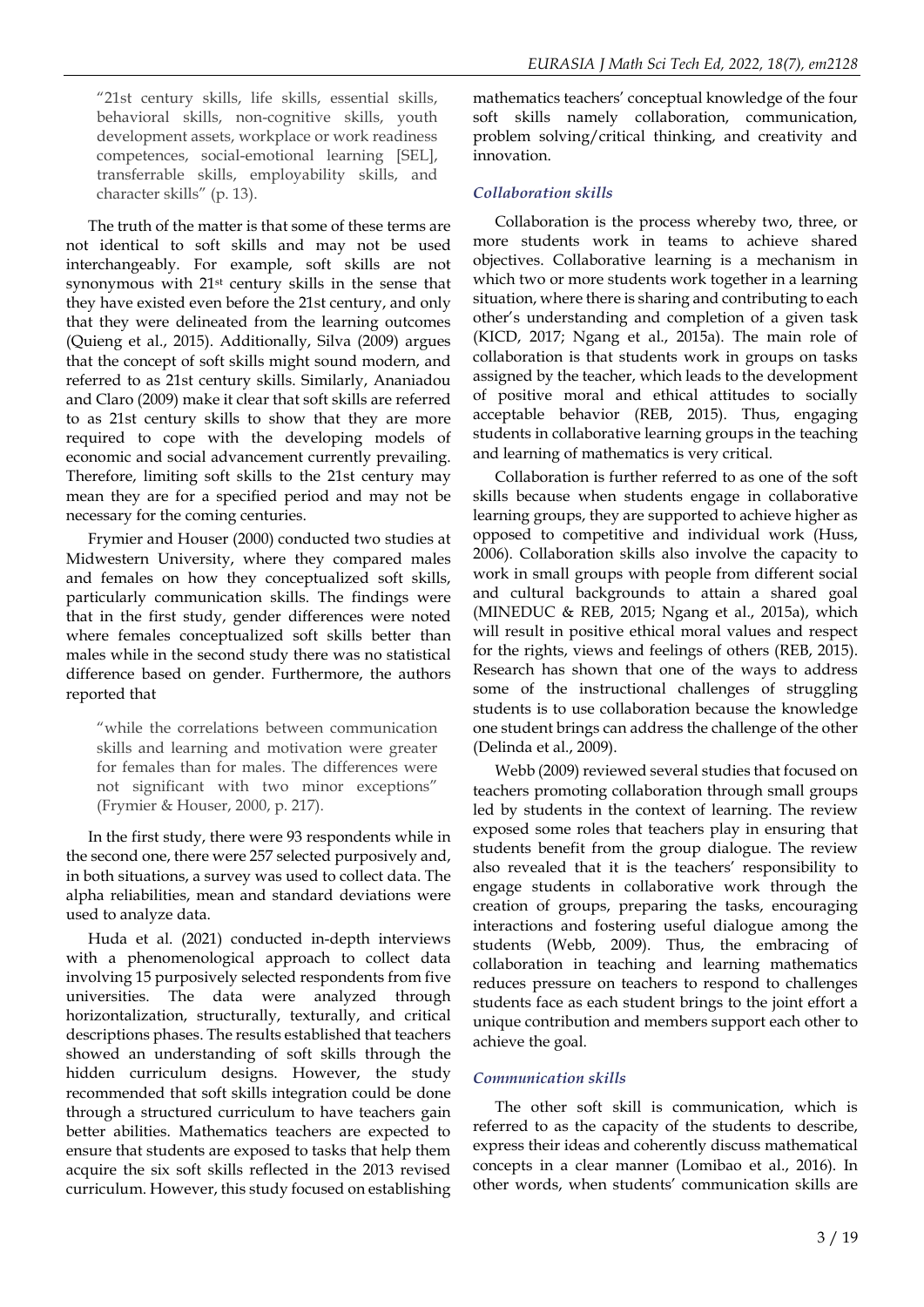developed in mathematics, it helps their conceptual understanding to be deepened. According to KICD (2017), communication is the action involving the transfer of information from one point to another, which could be visually, vocally, or non-verbally. On the other hand, Spitzberg and Cupach (1989) argue that communication is the capability to interact in a way with others with clarity, accuracy, coherence, comprehensibility, expertise, appropriateness and effectiveness. The skill of communication can be measured effectively by determining whether the goals of interaction are achieved or the degree to which individuals fulfil their objectives in a given social context without endangering their capacity to follow the other goals that are more significant (Parks, 1994). Communication can also be referred to as the conveying of ideas, and information through speaking, writing and other forms using correct language structure more effectively in different social and cultural settings (REB, 2015).

Ngang et al. (2015b) indicate that mathematics teachers and students should be able to express their point of view with clarity, and confidence both in spoken and written forms. Thus, students should be taught to be active listeners while teachers are providing the necessary responses. This is not far from what MINEDUC and REB (2015) emphasize that students should be taught to communicate confidently, in a clear manner and convey ideas more efficiently through speaking, writing, and using the correct language structure with appropriate vocabulary. Studies have established that

"challenging students to communicate both orally and in writing in a mathematics class help deepen their conceptual understanding, improve their performance, and reduce anxiety towards mathematics" (Lomibao et al., 2016, p. 378).

The integration of communication skills in the teaching and learning of mathematics is to enable students develop the ability to effectively communicate the findings through the construction of arguments, explanations and drawing relevant conclusions. Ngang et al. (2015b) conducted a study to investigate the gaps in the soft skills teachers acquired before employment on 250 novice teachers using a quantitative approach, in Malaysia. The findings showed that communication and collaboration skills were the most gained by novice teachers during their training. Furthermore, Lomibao et al. (2016) used a mixed-method design with 188 secondary school students in a study, which focused on establishing the impact mathematical communication has on the students' performance in mathematics. The findings are that students with developed mathematical communication skills significantly achieved higher and exhibited a conceptual understanding of the subject (Lomibao et al., 2016). From these findings, we note that

the measure of how well students' communication skills are developed is by rating their ability to transmit and receive information. It is, therefore, the responsibility of mathematics teachers to make sure students use the proper language of instruction.

# *Critical thinking and problem-solving skills*

The central aspect of quality education is teaching students how to think critically and solve various problems around the world. According to British Council (2015), and Minda (2015), there are different kinds of higher-order thinking skills namely reasoning, decision making, problem solving and expertise. Critical thinking skills enable students to learn that there are different ways of solving a problem. Ngang et al. (2015b) share similar ideas that developing critical thinking skills can improve the generation of ideas and use alternative methods to solve a problem. Students develop critical thinking skills through the utilization of logical reasoning to arrive at meaningful conclusions. KICD (2017) expresses that critical thinking skills help students

"to have an open mind, and be ready to listen and appreciate the information, and opinions that may sometimes conflict with their earlier held beliefs and positions" (p. 24).

The developers of the revised curriculum expect that students while in secondary school develop mathematical thinking by constructing, using symbols, applying, and generating mathematical ideas (CDC, 2013c).

A study conducted by Al-Mutawah et al. (2019) in Bahrain, measured high school graduates' conceptual understanding, problem-solving and procedural knowledge. The study collected both quantitative data through a test and qualitative data through conducting interviews targeting 350 students. Data were analyzed using Pearson correlation, Scheffe's test and ANOVA. The findings indicate that problem solving provides chances for students to utilize content knowledge in mathematical domains and provide an opportunity for students' mathematical thinking (Al-Mutawah et al., 2019). Also, Al-Mutawah et al. (2019) state that problemsolving involves students applying four processes in mathematics such as communication, reasoning, representation and connections. Researchers have further argued that when students develop problemsolving competences, they become more disciplined, self-directed and self-monitored thinkers (Elder & Paul, 2010). The inclusion of critical and problem-solving skills is to enable students to use different approaches in solving mathematical problems linked to real-life situations. Therefore, the need for developing problemsolving skills cannot be under emphasized, as they are important mathematical skills.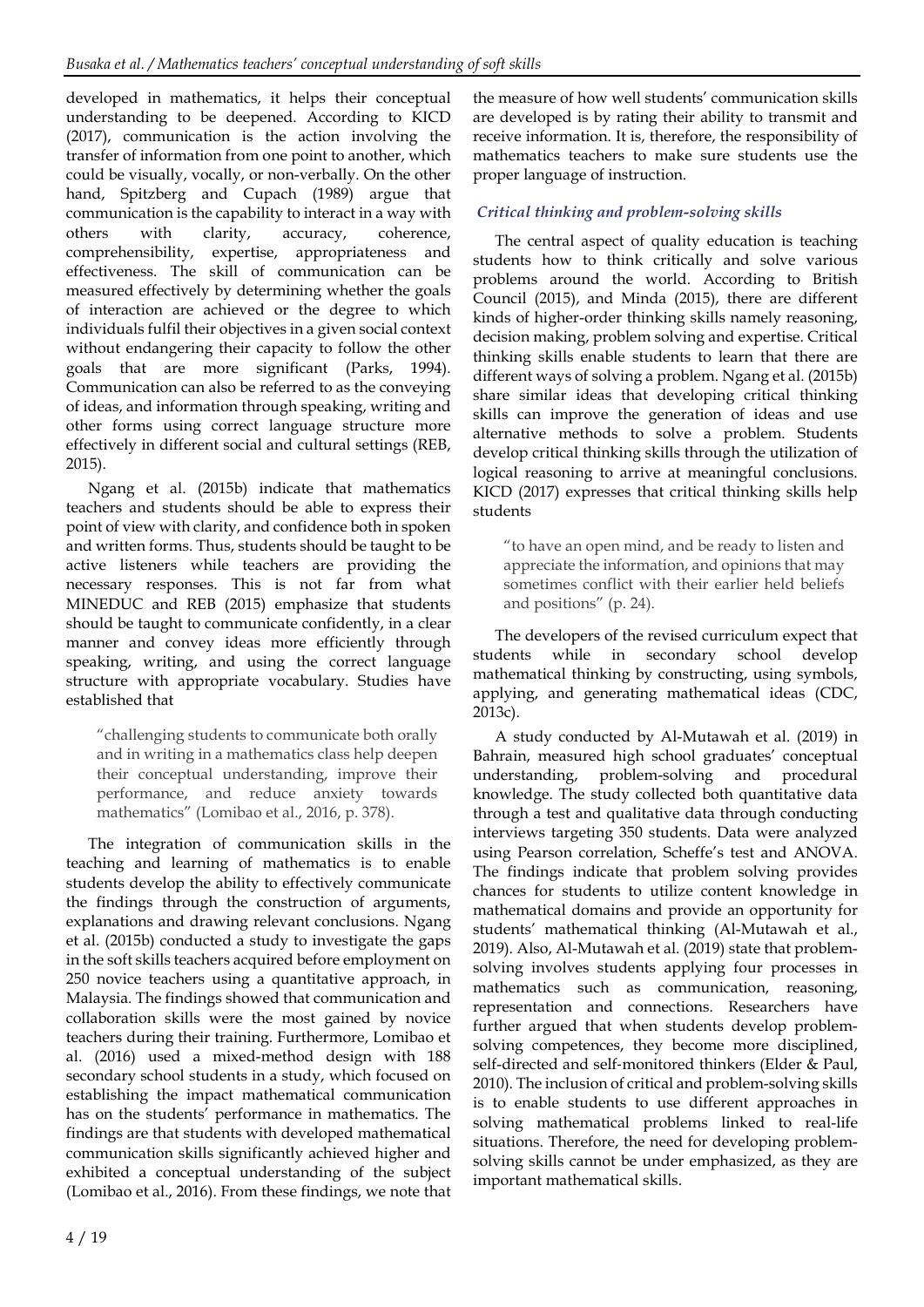#### *Creative and innovation skills*

The 2013 revised curriculum in Zambia has an inclusion of developing students, creative and innovative skills, which teachers should develop through teaching, including creating an enabling atmosphere that offers all the students' a chance to discover their full potential. The processes of imagining things that are not really in the mind, forming pictures and turning them into what is real are what creativity and innovation are all about (British Council, 2015; KICD, 2017; REB, 2015). Creativity and innovation skills are considered among the most critical skills of the time by various organizations and institutions that can be cultivated in students (Kaufman & Beghetto, 2009; Umeghalu & Obi, 2020; van Harpen & Sriraman, 2013).

In support, the British Council (2015) states that creativity and innovation involve the capacity to form perceptions, and new imageries in the mind to turn them into reality. Regarding education, creativity and innovation refer to the capacity of students and teachers to form mental imageries or simply ideas in the mind and turn them into reality (KICD, 2017).

The acquisition of creativity and innovation skills helps students to take up the initiative and use imagination rather than the knowledge provided by the mathematics teachers to generate and construct new ideas (Duffy, 2006) innovation refer to the capacity of students and teachers to form mental imageries or simply ideas in the mind and turn them into reality (KICD, 2017).

The acquisition of creativity and innovation skills helps students to take up initiative and use imagination further than the knowledge provided by the mathematics teachers to generate and construct new ideas (Duffy, 2006). In support, the MINEDUC and REB (2015) indicate that the acquisition of creativity and innovation skills can be attained through mathematics contests and competitions so on and so forth.

Bicer et al. (2020) reviewed 30 studies that were conducted from 1964 to 2018 and investigated the relationship between students' mathematical achievement and their creativity. The review concluded that there was a positive correlation between students' achievement and creativity (Bicer et al., 2020). In addition, the authors indicated that among the studies reviewed, those conducted after the year 2000 showed

"a stronger relationship between general creativity and mathematics achievement than did findings from studies conducted before 2000" (Bicer et al., 2020, p. 1).

From these views, it is noted that the integration of creativity and innovation skills in teaching and learning mathematics is at the core of developing students with creativity and innovation skills.

#### **Teaching Methods and Assessment Strategies Incorporating Soft Skills**

The integration of soft skills can be implemented successfully when teachers understand what these skills are, identify appropriate teaching methods, and assessment techniques that capture them (Hirsch, 2017; Marin-Zapata et al., 2021). In 2013, education curriculum framework for Zambia directs teachers to use appropriate teaching methods that promote student participation and interaction. Teachers are encouraged to use methods that support students to reflect, think and act rather than reproducing from rote learning (AlHouli & Al-Khayat, 2020; CDC, 2013a). The adaptation of appropriate teaching and assessment methods, especially, those that place the learner at the center of the teaching and learning process are key in the integration of soft skills. Additionally, the CDC equally echoes that the shift to a learner-centered approach should include group work, paired oral questioning, debates, discussions, role play, investigations, presentations, projects, assignments, problem-solving, tests, quizzes and field visits (CDC, 2013d). Since these approaches allow the integration of soft skills, mathematics teachers need to embrace them otherwise their integration will not be possible.

Assessment has been an important process in the integration of soft skills thus, mathematics teachers should be aware of and embrace appropriate assessment strategies that capture soft skills. For instance, CDC recommends performance tasks, which include assignments, and standard-based projects which students require to apply their skills, values and positive attitudes, well defined rubrics to ensure consistent and fair assessment of students' work and well-defined performance goals (CDC, 2013a). The fourth industrial revolution was initiated to change from hand production approaches to digital production approaches. It is known to conceptualize the skills such as innovation, rapid communication and high order thinking in all sectors of business (Huda et al., 2021).

Equally, the education system is being reshaped to include soft skills. However, the integration of these skills in the teaching and learning of mathematics is dependent on the teachers' conceptual understanding of the skills. Conceptual knowledge can be referred to as the understanding of theory, skills and principles needed to do a teaching or learning activity. Rittle-Johnson et al. (2001) classifies conceptual knowledge as an implied or clear understanding of ideologies that direct a domain and interrelations between units of knowledge in a domain. It involves cognitive and socioemotional aspects such as awareness, understanding and insightful evaluations of the subject under consideration (Lankshear & Knobel, 2008).

In teaching mathematics, teachers should possess the required conceptualization of knowledge about the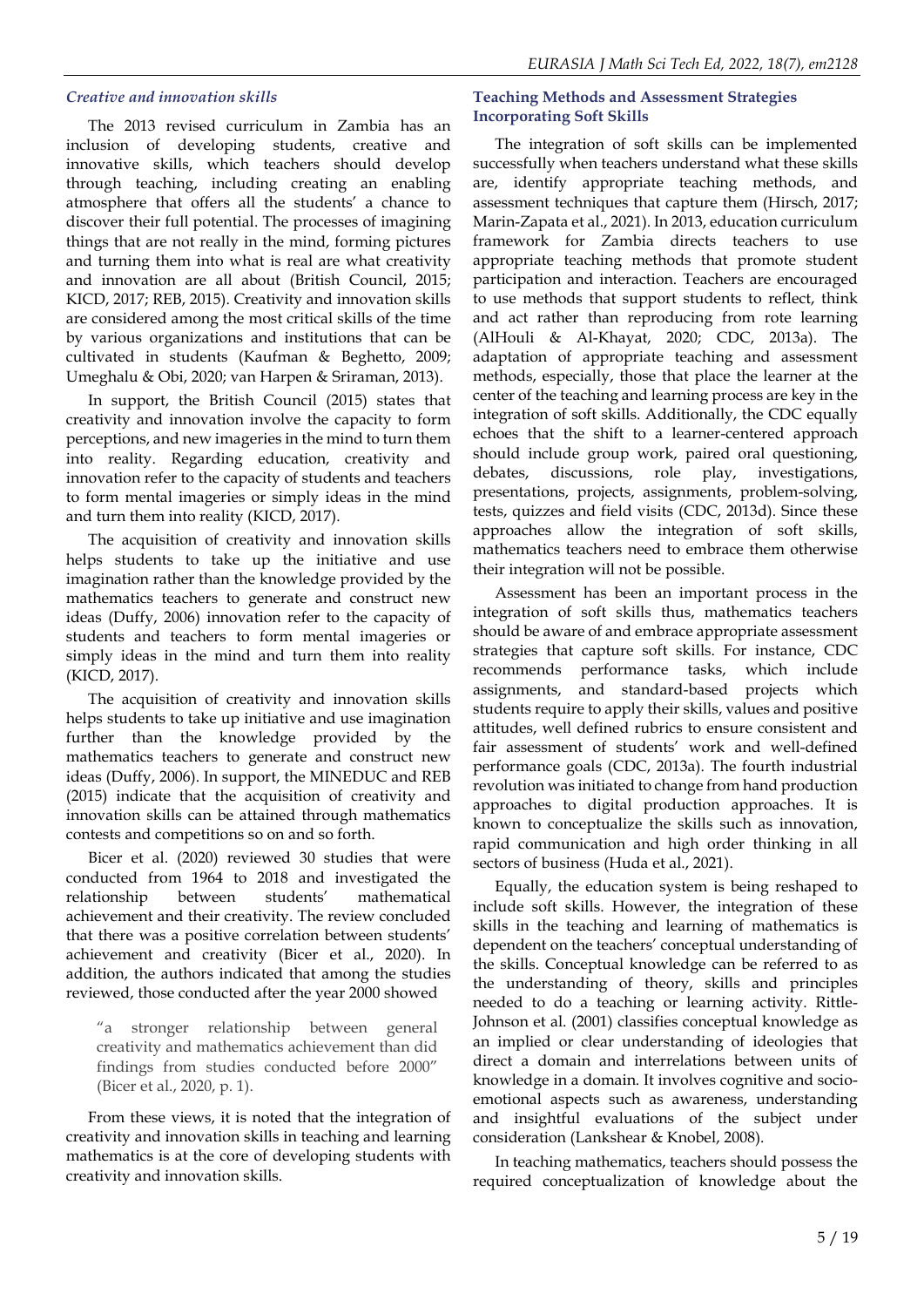appropriate teaching and assessment strategies that incorporate soft skills. A study conducted by Hendriana (2017) to explore the secondary school teachers' soft skills in the teaching and learning of mathematics on 17 mathematics teachers in Indonesia, using interviews, observations and tests, showed that mathematical soft skills are developed by using innovative teaching and learning methods than the conventional methods. Hendriana (2017) adds that to be able to integrate soft skills, teachers must possess appropriate pedagogical competences, which include the understanding of the curriculum, methodologies, and assessment techniques required in teaching mathematics.

This allows to say that innovative approaches could help students develop critical thinking and problemsolving skills. In their qualitative study about exploring the soft skills that teachers developed using innovative methods in secondary mathematics, Hidayati et al. (2021) found that several skills such as problem-solving, verbal and non-verbal mathematics communication, critical thinking, creativity and teamwork were developed. Thus, innovative approaches are the core of the development of soft skills, and teachers are required to create opportunities to help their students to innovate, independently and collaboratively.

# **THEORETICAL FRAMEWORK**

Cognitive constructivism based on the work of Piaget (1968) guided the study. This theory fits well in the study which explored how mathematics teachers demonstrated understanding of soft skills and if they are aware of the methods that incorporate them in teaching and learning mathematics. Piaget's (1968) theory of cognitive development advocates that intelligence undergoes modifications as a person grows and that the theory is about the acquisition of knowledge through the construction of a mental model of the world. According to Piaget (1968), this occurs through the interaction of innate capabilities and events in the environment. Further,

"constructivists view that concepts are not simply facts to be memorized and later recalled, but rather knowledge that a person develops through an active process of adapting to new experiences" (Meir, 2006, p. 162).

In the direction of Meir (2006), this simply means that new concepts change permanently what a person has learned, the way one thinks about the fact encountered, the way to process events and solve problems. Further, Skemp (1986) states that

"to understand something is to assimilate it into an appropriate schema" (p. 43),

which involves a network of interrelated functioning and conceptual schemata. Thus, if mathematics teachers

have the conceptual knowledge of soft skills, then it is something they had assimilated and appropriated to the schemata.

On the other hand, if mathematics teachers do not exhibit the conceptual understanding of soft skills, then it means they have not assimilated the concept and cannot apply it in the teaching and learning of mathematics. In support, Meir (2006) directs that in mathematics, conceptual knowledge involves understanding concepts and recognizing their applications in many situations. Also, the Graduate Student Instructor Teaching and Resource Center [GSITRC] (2016) states that in cognitive constructivism

"knowledge is something that is actively constructed by a person based on their existing cognitive structures" (p. 5).

Furthermore, cognitivist methods of teaching and learning assist a person

"in assimilating new information to existing knowledge and enabling them to make the appropriate modifications to their existing intellectual framework to accommodate that new information" (GSITRC, 2016, p. 6).

Thus, if mathematics teachers understand the concept of soft skills and their application, they would devise strategies of teaching and learning that would aid students to assimilate the concept into their already existing intellectual framework.

# **METHODOLOGY**

# **Paradigm**

Pragmatism is the paradigm that guided the study and provided an understanding of mathematics teachers' conceptual understanding of soft skills in secondary schools (Stangor, 2011). This is because pragmatism as an approach to research focuses on framing and answering the research problem, methods of data collection, and analysis employing both quantitative and qualitative approaches. Mixed approaches were further used in analysis, where we used statistical program and inductive reasoning to analyze the data.

# **Research Design**

This study employed a parallel mixed design. Parallel mixed designs are those in which both qualitative and quantitative approaches run simultaneously but independently in addressing research questions and that both probability and non-probability samples can be selected (Cohen et al., 2018; Teddlie & Tashakkori, 2009). This design was appropriate as the instrument used in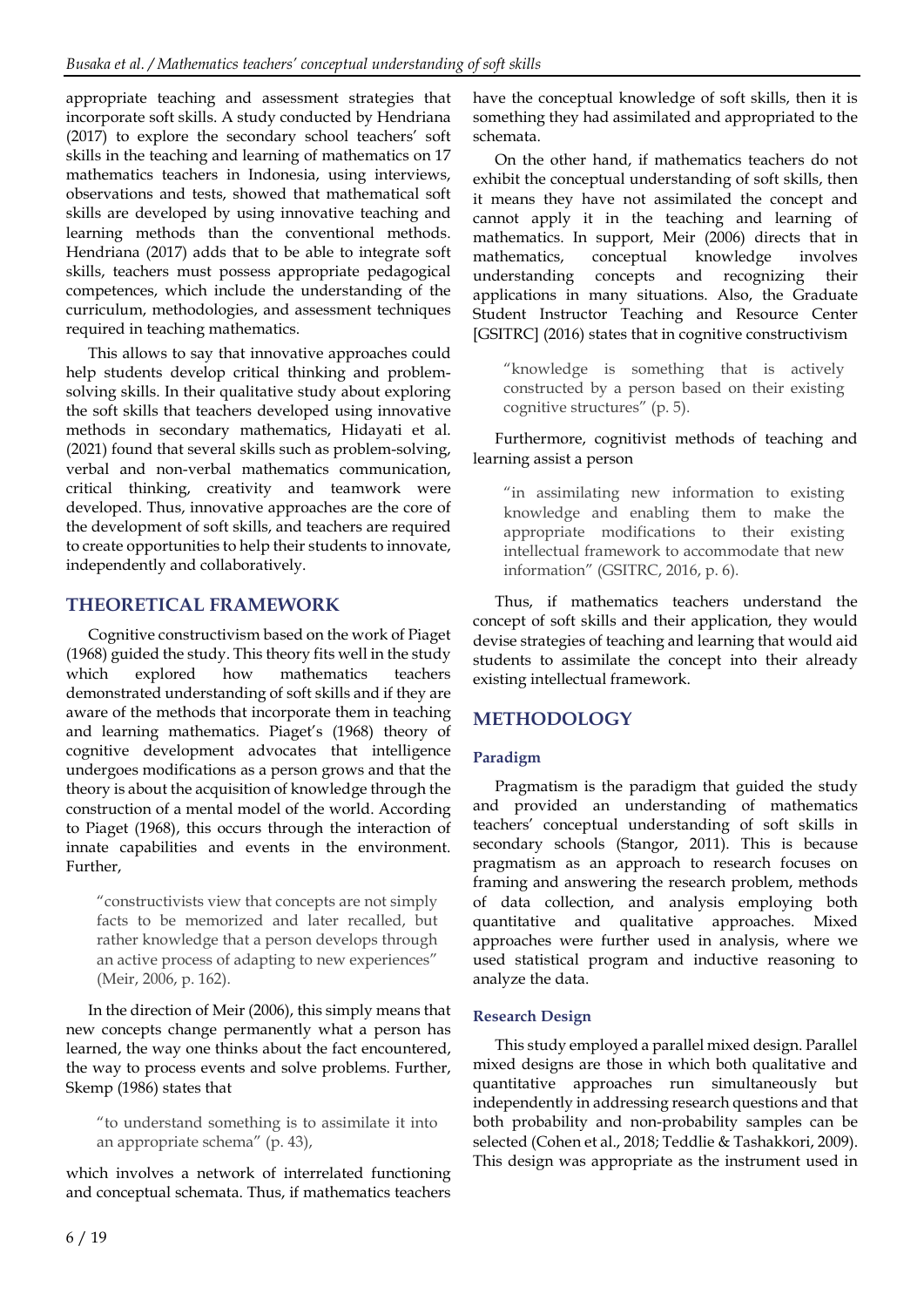| Table 1. Distribution of mathematics teachers according to   |
|--------------------------------------------------------------|
| their gender, type of the school they teach, qualifications, |
| age and teaching experience (n=91)                           |

| Factors                 | Description        | $(\%)$<br>Frequency |
|-------------------------|--------------------|---------------------|
| Gender                  | Male               | 48 (53%)            |
|                         | Female             | 43 (47%)            |
| Type of school          | Non-public schools | 45 (49%)            |
|                         | Public schools     | 46 (51%)            |
| Oualifications          | Diploma            | 46 (51%)            |
|                         | Bachelor           | 45 (49%)            |
| Age (in years)          | 25-34              | 36 (40%)            |
|                         | 35-44              | 35 (38%)            |
|                         | 45-54              | 20 (22%)            |
| Teaching experience ≤10 |                    | 50 (55%)            |
| (in years)              | >10                | 41 (45%)            |

this study was seeking both qualitative and quantitative data.

#### **Sample Size**

The population for the study consists of mathematics teachers in secondary schools in Mazabuka district in Zambia. A sample of 91 mathematics teachers was drawn purposively from 22 secondary schools in the district. A conceptual understanding test was administered to the sampled mathematics teachers. They were requested to write the test within 30 minutes. The following are demographic factors of mathematics teachers obtained through the conceptual understanding test.

#### *Distribution of mathematics teachers by their demographic factors*

**Table 1** shows that the study included 48 (53%) males and 43 (47%) females. The observed ratio of males to females may be attributed to the nature of the subject, which is believed to be male-dominated (Simuchimba & Mbewe, 2021). In support, Farooq and Shah (2008) state that the female folk is in most cases discouraged from mathematical work as early as primary, secondary, and dropout at higher levels. Thus, the consequence of this is fewer women in areas like the teaching of mathematics in secondary schools.

The test was administered to teachers in three different types of schools, which were 10 nongovernments (private, grant-aided) and 12 governments. In addition, the mathematics teachers who took part had varying qualifications from diplomas to bachelor's degrees in education trained from various training institutions ranging from colleges of education to universities, which were either non-public or public. The distribution of teachers according to the type of school included 46 (51%) from the public schools and 45 (49%) from non-public schools which included private as well as grant-aided schools. Of these teachers, 46 (51%) were diploma holders and 45 (49%) were degree holders.

The age of mathematics teachers who took part in the study ranged from 25 to 54 years as indicated in **Table 1**. The majority of these participants were in the age range between 25 and 34 years, constituting 40 (53%); followed by those whose age was between 34 and 44 years constituting 36 (47%) and 20 (22%) were greater than 44 years but less than 54 years. The teaching experience of participants ranged from 1 to 30 years. A good number of the participants had less than or equal to 10 years of experience in teaching mathematics, whereas the rest had more than 10 years of experience, which constituted 50 (55%) and 41 (43%) respectively. Most participants whose age range less than 34 years old and experience of less than or equal to 10 years could have been pupils, trainee teachers or trained teachers at the time the 2013 revised curriculum, which includes soft skills was being actualized.

#### **Instrument**

The data collection instrument was a conceptual understanding test. The test comprised of open-ended and closed-ended questions and some asked the respondent to put a tick under not appropriate, (NA), appropriate (A), or very appropriate (VA) to show their opinion. Furthermore, question three and four of the test in the attached **Appendix A** was adapted from a validation of modified soft skills assessment instrument (MOSSAI) (Aworanti et al., 2015). Items in question five (**Appendix A**) of the test were adapted from the reformed teaching observation protocol (RTOP) (Piburn et al., 2000).

The test items were adapted from various instruments using the comparative judgement method (Bisson et al., 2016; Pollitt, 2012b). According to Pollitt, (2012a), comparative judgement is an approach borrowed from psychophysics Thurston, which can produce extremely trustworthy results for educational assessment. Also, the comparative judgement approach was based on unstructured tasks, open-ended questions and depends on expert judgment (Bisson et al., 2016). This implies that concepts are measured by how they are perceived, understood, and used by a group of practitioners.

It was an effective alternative method of measuring mathematics teachers' conceptual understanding of soft skills and was a useful approach in this study in the sense that the test items were developed based on how soft skills are understood and perceived by practitioners. It does not require a standardized rubric or test. In support, Bisson et al. (2016) articulate that the comparative judgment method involves test questions on the particular subject of study and does not need a comprehensive rubric to determine conceptual understanding of the subject.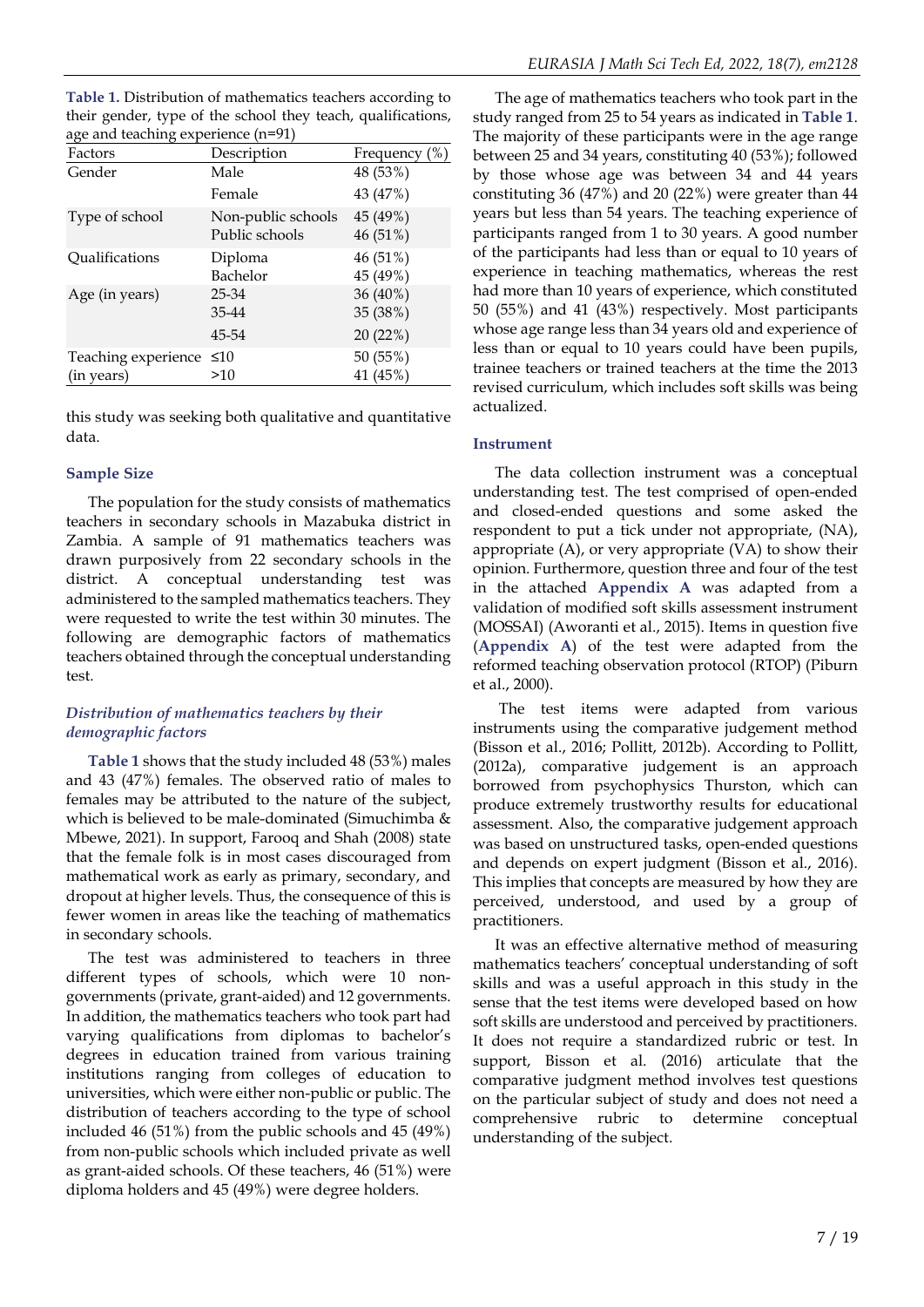#### **Validity and Item Analysis**

The validation of the test was done by the experts from the African Centre of Excellence for Innovation in Teaching and Learning Mathematics and Science (ACEITLMS), University of Rwanda-School of Education, Department of Mathematics as well as from the University of Dar es Salaam, School of Education who read through and offered direction on the instrument which was later piloted (Cohen et al., 2007). The test was piloted among 10 mathematics teachers at selected secondary schools in Mazabuka district in Zambia. This was done to determine whether the test was adequate and appropriate (Bless & Higson, 2000) to be used for data collection.

The process of piloting was aimed at leading to the refinement of the instruments and identification of other unforeseen hitches (Bless & Higson, 2000). The pilot study was necessary to expose the strengths and deficiencies of items in the instruments which were revised. In particular, questions three and four were open-ended questions and respondents gave a wide range of responses hence the questions were replaced with the question in the attached **Appendix A**.

#### **Data Analysis**

The quantitative data from the conceptual understanding test were analyzed using JASP software package (JASP Team, 2021) to generate the frequency tables; the SPSS software package (IBM, 2015) to conduct some cross-tabulation and excel was used to derive the themes that emerged from the qualitative data.

# **Limitation of the Study**

The sample size was a limitation in a way because the study was seeking to establish mathematics teachers' conceptual understanding of soft skills and the 91 participants may not be a representative of all the teachers in the country.

# **FINDINGS AND DISCUSSIONS**

The findings and discussions highlight the extent to which mathematics teachers in secondary schools expressed the conceptual understanding of soft skills and to establish if there was any relationship between mathematics teachers' demographic factors and the classification of teaching and assessment strategies that involved soft skills.

#### **RQ1. To What Extent Do Mathematics Teachers in Secondary Schools Express the Conceptual Understanding of Soft Skills?**

To establish a conceptual understanding of soft skills, mathematics teachers were tested in four areas. Firstly, they were asked to describe what soft skills were from their understanding. Secondly, they were asked to state three examples of soft skills they were aware of. Thirdly, mathematics teachers were tested to classify as not appropriate, appropriate, or very appropriate teaching methods and assessment techniques from a suggested list that can be used to integrate and assess soft skills in mathematics. Fourthly, mathematics teachers were asked to identify the soft skill, which was being developed during the teaching and learning of mathematics when certain activities were conducted (question five in the **Appendix A**).

In addition to this, mathematics teachers were also asked to indicate the documents related to the 2013 revised curriculum, which they had access to which impacts their conceptual understanding of soft skills.

# *Mathematics teachers' description of soft skills*

The first question in the conceptual understanding test was about establishing whether mathematics teachers could describe soft skills in their understanding. There was a wide range of ways on how mathematics teachers perceived soft skills. After coding, seven different groups of participants emerged. The groups that emerged include participants who perceived soft skills as teaching methods or approaches, computer software, skills that are easy/simple or basic, skills relating to abstract learning, abilities, or requirements to manipulate something/initiate an activity or navigate the environment, concepts related to or to be accomplished in mathematics and personal or interpersonal attributes.

There were eight participants who conceptualized soft skills as teaching methods that can be used in the teaching and learning of mathematics. A good number of mathematics teachers, that is ,11, related soft skills to computer software. Probably what came to their minds was that since it is 'soft' then it had to do with computers. Furthermore, 13 mathematics teachers conceptualized soft skills as easy, simple and basic, which, does not require effort. The concept of the term 'soft' could have played a role in the responses that mathematics teachers gave. Ten of the participants described softs skills as the ability or requirements to manipulate something, initiate an activity or navigate the environment. The ability to manipulate available technology, numbers or to initiate mathematical ideas and concepts that translate into new knowledge and ideas. The ideas were not coherent in a manner that one can understand how soft skills were conceptualized as ability.

About 14 participants conceptualized soft skills as concepts related to or to be accomplished in mathematics. This thought is not in any way related to what soft skills are in the teaching and learning of mathematics. Other participants, that is, 12, conceptualized soft skills in terms of abstract learning skills. Their description attributed soft skills to something abstract, not manual, which one can do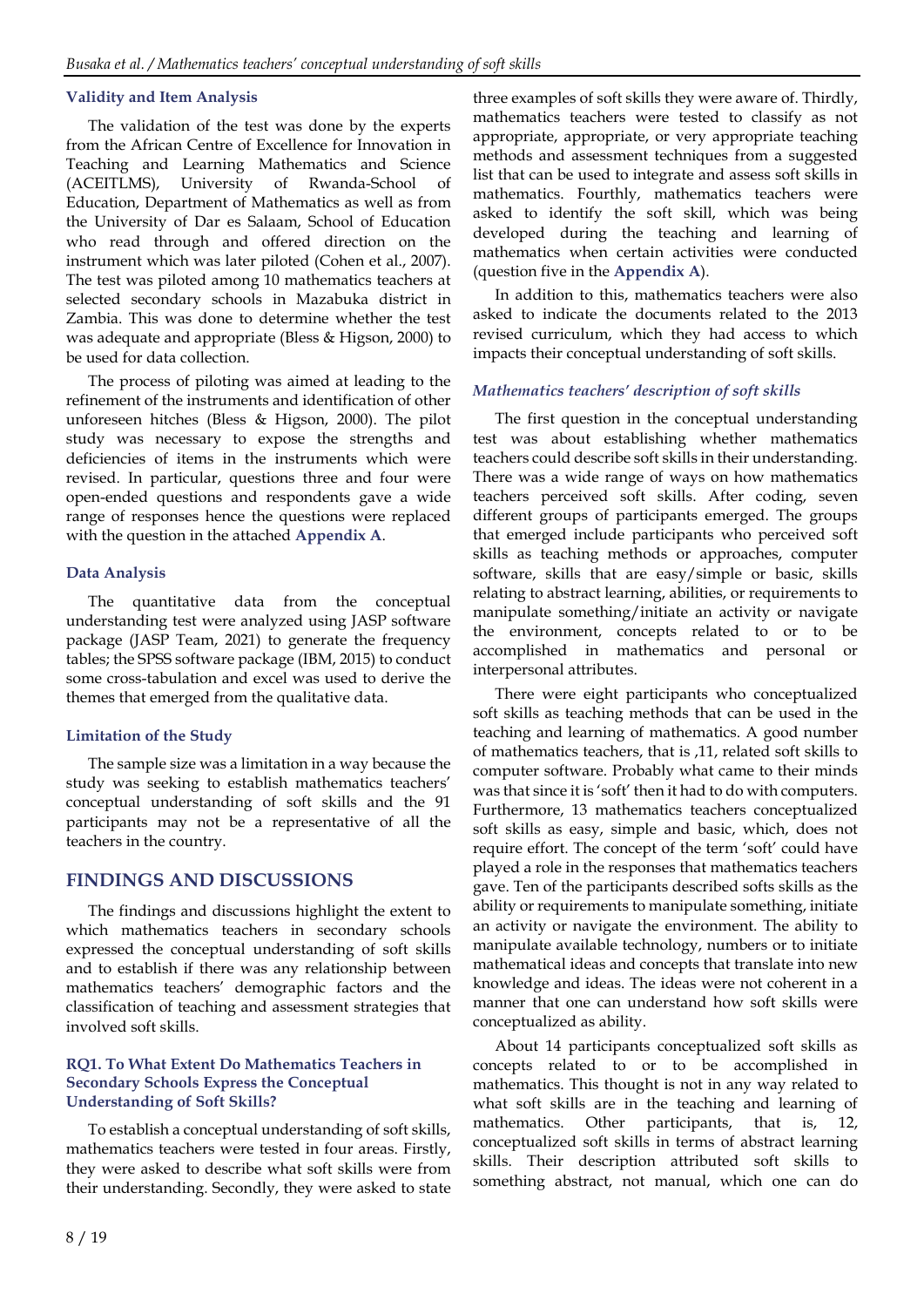| Table 2. Frequency and percentages of mathematics teachers' conceptualization of soft skills (n=91)                                                                            |                                         |                                     |                  |  |  |
|--------------------------------------------------------------------------------------------------------------------------------------------------------------------------------|-----------------------------------------|-------------------------------------|------------------|--|--|
| Statement                                                                                                                                                                      |                                         | Expected correct Incorrect response | Correct response |  |  |
|                                                                                                                                                                                | response                                | Frequency $(\%)$                    | Frequency $(\%)$ |  |  |
| Which soft skill is being integrated?                                                                                                                                          |                                         |                                     |                  |  |  |
| When students are engaged to actively participate in a<br>mathematics lesson in small group discussions or pairs.                                                              | Collaboration                           | 69 (76%)                            | 22(24%)          |  |  |
| When students are actively engaged in thought-provoking<br>mathematical activity that often involves a critical<br>assessment of procedures to arrive at the correct solution. | Problem<br>solving/critical<br>thinking | 54 (59%)                            | 37 (41%)         |  |  |
| When students interact and express themselves orally as<br>well as in writing during the mathematics learning process.                                                         | Communication                           | 72 (79%)                            | 19(21%)          |  |  |
| When students form new images and sensations in the<br>mind and turn them into reality.                                                                                        | Creativity &<br>innovation              | 81 (89%)                            | 10 (11%)         |  |  |

| Table 3. Frequency and percentages of soft skills that mathematics teachers were aware of $(n=91)$ |
|----------------------------------------------------------------------------------------------------|
|----------------------------------------------------------------------------------------------------|

| Activity                               | Category of responses       | Frequency $(\% )$ |
|----------------------------------------|-----------------------------|-------------------|
| Q1. Write down at least three examples | All incorrect responses     | 53 (58%)          |
| of soft skills that you are aware of:  | One correct response        | $18(20\%)$        |
|                                        | Two correct responses       | 12 (13%)          |
|                                        | All three correct responses | 8 (9%)            |

without academic knowledge. While one respondent stated that he/she had no idea of what soft skills are. Six participants did not respond to the question. These descriptions of soft skills given by 75 participants are far from what they are conceptualized. However, 16 participants were able to describe soft skills correctly in terms of personal, interpersonal attributes and characteristics. Thus, these participants exhibited a correct conceptualization and were able to give the correct examples of soft skills.

The findings are that only 16 out of 91 mathematics teachers who took part in the study were able to give a correct description of soft skills which is similar to that of Pachauri and Yadav (2013) who define soft skills as

"personal attributes that enhance an individual's interactions, job performance and career prospects" (p. 22).

The same authors add that soft skills also refer to personality traits, social grace, personal habits, fluency in language and friendliness. This indicates that mathematics teachers' conceptualization of soft skills needs improvement as only a small fraction of the participants could give a correct description of them. Furthermore, mathematics teachers were assessed to establish if they were able to identify a particular soft skill being integrated when some activities are conducted in the teaching and learning of mathematics. The participants were expected to state the correct soft skill against a particular statement. **Table 2** reports mathematics teachers' conceptualization of soft skills.

**Table 2** shows the distribution of mathematics teachers according to their ability to identify a particular soft skill being integrated when some activities are conducted in the teaching and learning of mathematics. As described in **Table 2**, most mathematics teachers who were not able to give a correct response ranged from 54 (59%) to 81 (89%) while those who gave correct responses ranged from 10 (11%) to 37 (41%). The results show that majority of mathematics teachers were not able to identify the correct soft skill being developed because they lacked appropriate conceptualization of the soft skills.

#### *Soft skills that mathematics teachers were aware of*

The second question in the conceptual understanding test was about establishing whether mathematics teachers could give three examples of soft skills. This was also in response to question one. **Table 3** reports the responses to this question classified as either incorrect or correct responses.

**Table 3** shows that more than half (58%) of the respondents gave all incorrect responses, whereas only 9% gave all correct responses. Incorrect responses were characterized by the way the soft skills were perceived. For instance, those who perceived them as teaching methods gave examples of teaching methods such as teacher exposition, demonstration, and discovery method among others. On the other hand, correct responses included; teamwork, collaboration, communication, critical thinking, problem-solving, and creativity.

This finding suggests that the majority of mathematics teachers were not aware of soft skills because they lacked a conceptual understanding of the skills.

#### *The teaching and assessment approaches that can be used to integrate soft skills*

The third and fourth question in the test aimed at establishing whether mathematics teachers were able to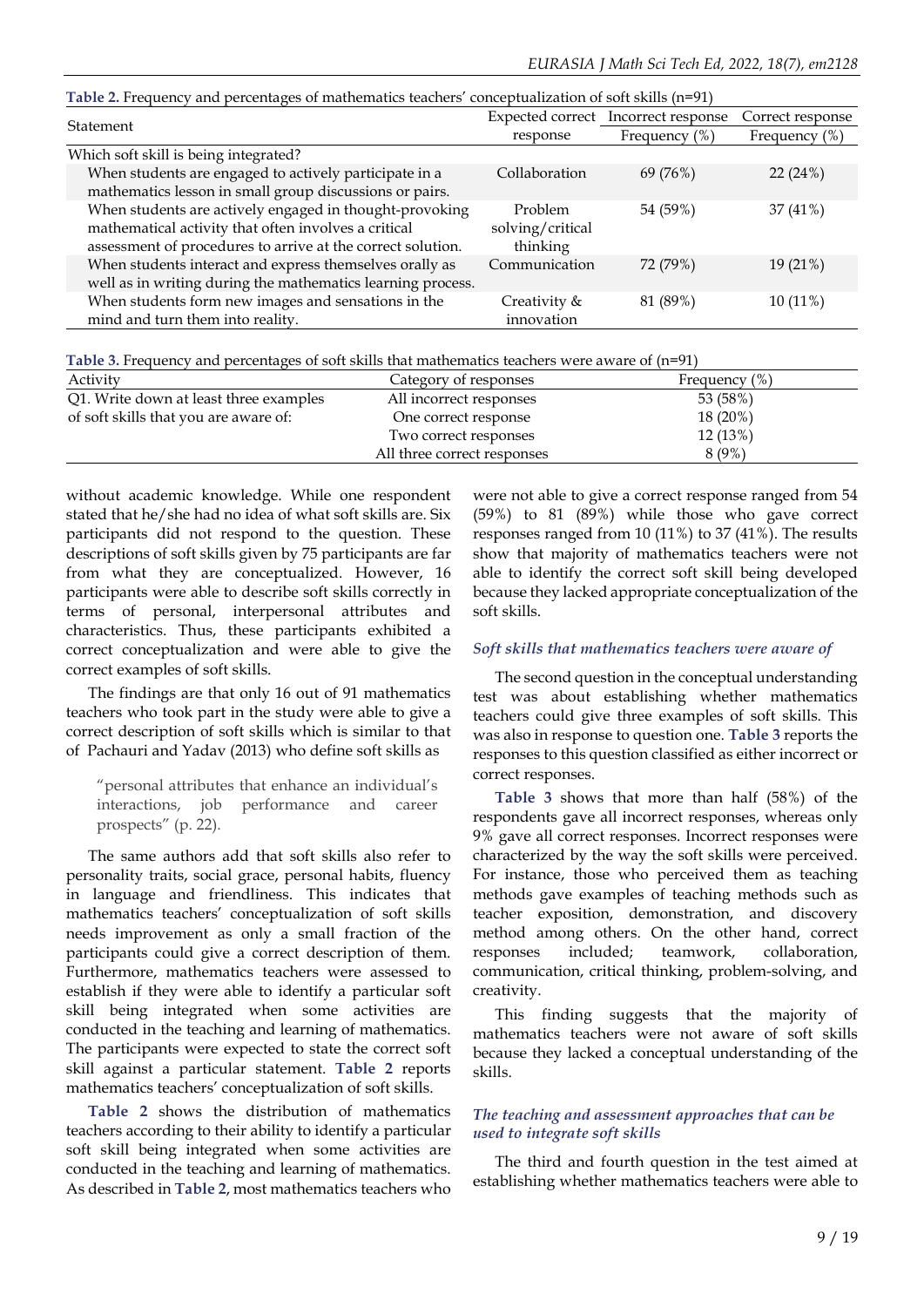*Busaka et al. / Mathematics teachers' conceptual understanding of soft skills*

| Table 4. Frequency and percentages of rating the teaching methods that can be used to integrate soft skills $(n=91)$ |                                       |                         |                    |  |  |  |
|----------------------------------------------------------------------------------------------------------------------|---------------------------------------|-------------------------|--------------------|--|--|--|
|                                                                                                                      | Suggested methods that can be used to | Frequency               |                    |  |  |  |
| Classifications                                                                                                      | integrate soft skills                 | Incorrect rating $(\%)$ | Correct rating (%) |  |  |  |
| Very appropriate                                                                                                     | Problem-based learning                | 43 (47%)                | 48 (53%)           |  |  |  |
|                                                                                                                      | Cooperative learning                  | 53 (58%)                | 38 (42%)           |  |  |  |
|                                                                                                                      | Self-discovery                        | 50 (55%)                | 41 (45%)           |  |  |  |
|                                                                                                                      | Discussion                            | 35 (38%)                | 56 (62%)           |  |  |  |
|                                                                                                                      | Question and answer                   | 51 (56%)                | 40 (44%)           |  |  |  |
|                                                                                                                      | Project                               | 48 (53%)                | 43 (47%)           |  |  |  |
|                                                                                                                      | Demonstration                         | 36 (40%)                | 55 (60%)           |  |  |  |
| Appropriate                                                                                                          | Quiz                                  | 44 (48%)                | 47 (52%)           |  |  |  |
|                                                                                                                      | Roleplaying                           | 54 (59%)                | 37 (41%)           |  |  |  |
|                                                                                                                      | Direct instruction                    | 76(84%)                 | 15 (16%)           |  |  |  |
|                                                                                                                      | Interviewing                          | 43 (47%)                | 48 (53%)           |  |  |  |
|                                                                                                                      | Differentiated learning               | 50 (55%)                | 41 (45%)           |  |  |  |
| Not appropriate                                                                                                      | Case study                            | 52 (57%)                | 39 (43%)           |  |  |  |
|                                                                                                                      | Simulation                            | 50 (55%)                | 41 (45%)           |  |  |  |
|                                                                                                                      | Mapping                               | 59 (65%)                | 32 (35%)           |  |  |  |
|                                                                                                                      | Teacher exposition                    | 73 (80%)                | 18 (20%)           |  |  |  |
|                                                                                                                      | Rote memorization                     | 19 (21%)                | 72 (79%)           |  |  |  |
| <b>Total responses</b>                                                                                               |                                       | 836 (54%)               | 711 (46%)          |  |  |  |

**Table 5.** Frequency and percentages of rating the assessment techniques that can be used to assess soft skills (n=91)

| Classifications  | Suggested methods that can be used to assess | Frequency               |                       |
|------------------|----------------------------------------------|-------------------------|-----------------------|
|                  | soft skills                                  | Incorrect rating $(\%)$ | Correct rating $(\%)$ |
| Very appropriate | Performance assessment tasks                 | 55 (60%)                | 36 (40%)              |
|                  | Rubric (rating scales)                       | 70 (71%)                | 21 (23%)              |
|                  | Projects                                     | 44 (48%)                | 47 (52%)              |
|                  | Portfolios                                   | 80 (88%)                | 11 (12%)              |
|                  | Assignments                                  | 38 (42%)                | 53 (58%)              |
| Appropriate      | Observations                                 | 62 (68%)                | 29 (32%)              |
|                  | Oral tests                                   | 45 (49%)                | 46 (51%)              |
|                  | Norm referenced tests                        | 46(51%)                 | 45 (49%)              |
|                  | Criterion referenced tests                   | 44 (48%)                | 47 (52%)              |
| Not appropriate  | Essay tests                                  | 52 (57%)                | 39 (43%)              |
|                  | Power test                                   | 68 (75%)                | 23(25%)               |
|                  | Objective tests                              | 72 (79%)                | 19 (21%)              |
| Total responses  |                                              | 676 (62%)               | 416 $(38%)$           |

identify teaching and assessment approaches that were appropriate in the integration of soft skills. They were also asked to classify as not appropriate, appropriate or very appropriate teaching methods and assessment techniques from a suggested list that can be used to integrate and assess the skills in mathematics, respectively.

**The teaching methods that can be used to integrate soft skills: Table 4** reports the distribution of mathematics teachers according to the rating of the teaching methods that could be used to integrate soft skills during the teaching and learning of mathematics.

The responses were reported as 836 (54%) incorrectly rated while 711 (46%) correctly rated as shown in **Table 4**. The small difference between the correct and incorrect rating could be attributed to the fact that the respondents were rating according to teacher- or learner-centered methods as opposed to the methods appropriate or not appropriate to integrate soft skills.

Several studies have suggested approaches that reinforce the integration of soft skills such as team-based learning, investigation, problem-based learning, inquiry-based learning, focus group discussion, experiential learning and role-play (Dawe, 2002; Kechagias, 2011; National Centre for Vocational Education Research [NCVER], 2003; Talavera & Perez-Gonzalez, 2007). Therefore, mathematics teachers are required to provide learning experiences, which encourage the development of soft skills (Theodora & Marti'ah, 2018), where both number concepts and social meanings are developed by students through learning mathematics.

**The assessment techniques**: The distribution of mathematics teachers according to the rating of the assessment techniques that can be used to assess soft skills during the teaching and learning of mathematics is presented in **Table 5**.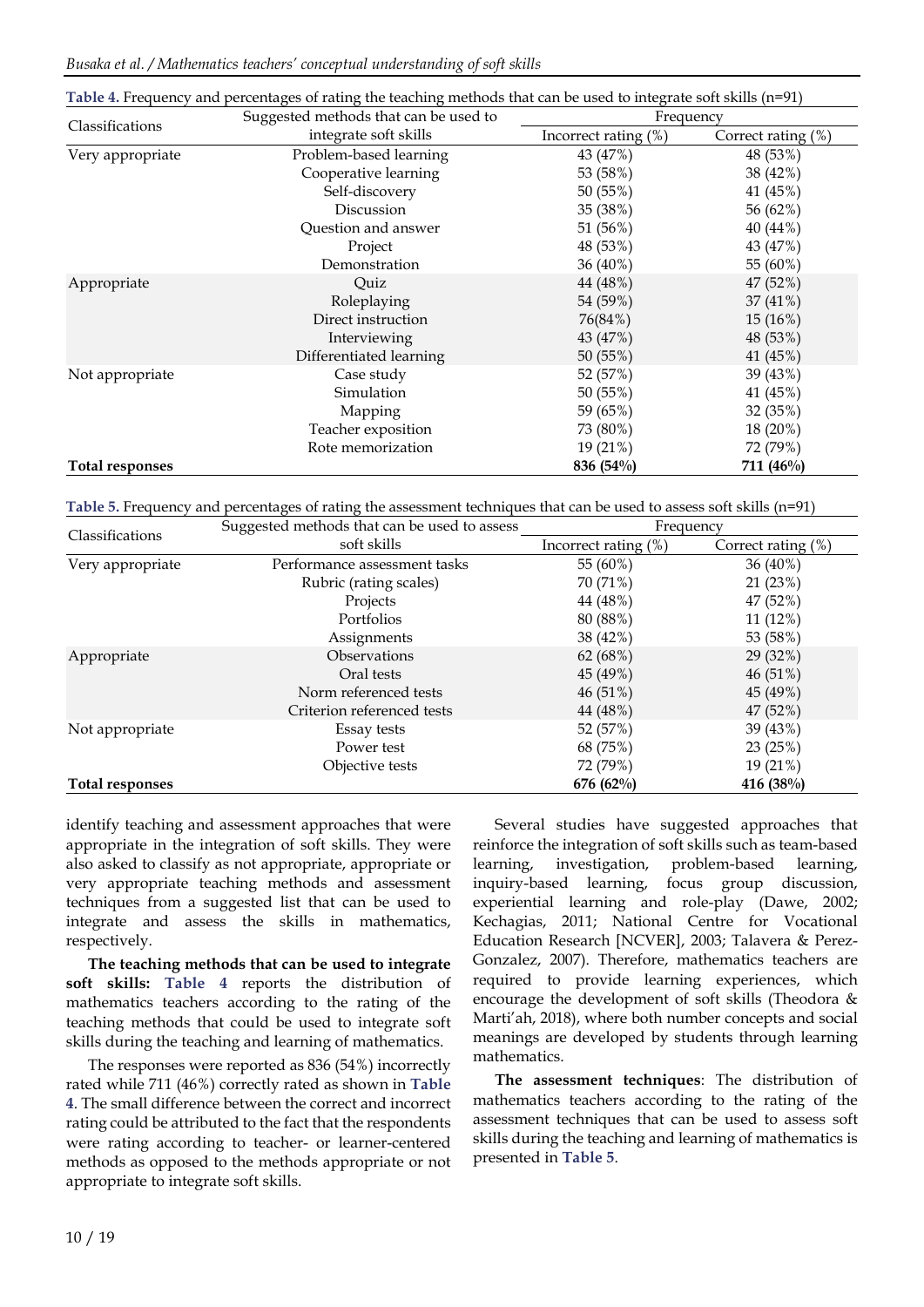|           | Table 6. Frequency and percentages of documents relating to the 2013 revised curriculum (n=91) |                  |                  |  |  |
|-----------|------------------------------------------------------------------------------------------------|------------------|------------------|--|--|
| Documents |                                                                                                | No               | Yes              |  |  |
|           |                                                                                                | Frequency $(\%)$ | Frequency $(\%)$ |  |  |
|           | a. Zambia education curriculum framework 2013                                                  | 53 (58%)         | 38 (42%)         |  |  |
|           | b. Mathematics syllabus grades 8 - 9                                                           | $11(12\%)$       | 80 (88%)         |  |  |
|           | c. Mathematics syllabus grades 10-12                                                           | 7(8%)            | 84 (92%)         |  |  |
|           | d. Additional mathematics syllabus grades 10 -12                                               | 53 (58%)         | 38 (42%)         |  |  |
|           | e. Teachers' curriculum implementation guide: Guidance to enable teachers to make              | 69 (76%)         | 22(24%)          |  |  |
|           | best use of the Zambia education curriculum framework 2013                                     |                  |                  |  |  |

#### **Table 6.** Frequency and percentages of documents relating to the 2013 revised curriculum (n=91)

The distribution of mathematics teachers according to the classification of the assessment techniques based on a three-point scale (very appropriate, appropriate, and not appropriate) is shown in **Table 5**. **Table 5** indicates that 676 (62%) were incorrectly rated while 416 (38%) were correctly rated. The big difference between the correct and incorrect ratings can be attributed to the fact that most of the respondents were not familiar with the assessment techniques that could be used to assess soft skills.

Furthermore, determining whether teaching and learning have taken place can be evaluated through assessment. According to Care et al. (2018), measuring soft skills directly is a challenge through a written test. However, they can be measured with tools designed to capture their indicators. Subsequently, soft skills are seen through behaviors, hence requiring appropriate assessment tools to measure them. Therefore, innovative teaching and assessment approaches support mastery of mathematics concepts by students and provide a window for the development of soft skills. Several studies have indicated that soft skills can be assessed through conferencing, assessing products given in projects, tasks, portfolios, fieldwork, assignments, written test, research and examination (Dreyer & Schoeman, 2003; Mulenga & Kabombwe, 2019). Thus, if mathematics teachers are to assess soft skills, they have to be familiar with appropriate assessment techniques.

#### *Documents review*

The study further explored to establish documents related to the 2013 revised curriculum that mathematics teachers have accessed that could impact their conceptual understanding of soft skills. Mathematics teachers were asked to indicate the documents related to the 2013 revised curriculum that they had accessed. The responses are presented in **Table 6**.

**Table 6** illustrates that the majority of the mathematics teachers had not accessed the two documents that highlight the integration of soft skills in the teaching and learning process across all subjects (CDC, 2013a, 2013d). **Table 6** shows that 53% and 69% of the teachers had not accessed Zambia education curriculum framework 2013 and teachers' curriculum implementation guide; the guidance to enable teachers to make the best use of the Zambia education curriculum framework 2013, respectively. Also, the results show

that mathematics syllabus grades 8-9, and mathematics syllabus grades 10-12, were the most accessed documents by mathematics teachers by 80% and 84% respectively. However, these two syllabi do not elaborate on soft skills as such, but just recommend the methodologies and assessment tasks that mathematics teachers should be able to employ in the teaching and learning process (CDC, 2013b, 2013c). The finding is that mathematics teachers in secondary schools in Mazabuka district in Zambia had no access to the documents that highlight the integration of soft skills in teaching. Thus, this could have impacted negatively mathematics teachers' conceptual understanding of soft skills.

#### **RQ2. Is There Any Relationship Between Teachers' Demographic Factors and the Teaching and Assessment Strategies That Involve Soft Skills?**

This research question was explored by examining the effect between teachers' age, gender, level of education and teaching experience in the way they classified the teaching and assessment strategies based on a three-points scale (very appropriate, appropriate, and not appropriate) in as far as integration and assessment of soft skills were concerned.

## *Teachers' demographic factors and teaching and assessment methods that involve soft skills*

**Gender:** The study investigated whether males and females differed in classifying the suggested teaching and assessment methods as very appropriate, appropriate and not appropriate regarding the integration of soft skills (**Table 4**). When Chi-square statistic (Morgan et al., 2011) was computed, it was found that there was only a statistically significant difference by gender in classifying the 17 suggested teaching methods. The findings showed that 62% of the males and 38% of the females correctly classified the demonstration method as one of the most appropriate methods to integrate soft skills  $(\chi^2(1)=4.590, p$ value=.032). On the other hand, 66% of the males and 34% of the females, as well as 72% of males and 28% of the females, were able to correctly classify the simulation and case study as not appropriate methods to integrate soft skills ( $\chi^2(1)$ =5.143, p-value=.023) and ( $\chi^2(1)$ =9.935, pvalue=.002), respectively. Similarly, 62% of the females were more likely to suggest correctly that essay tests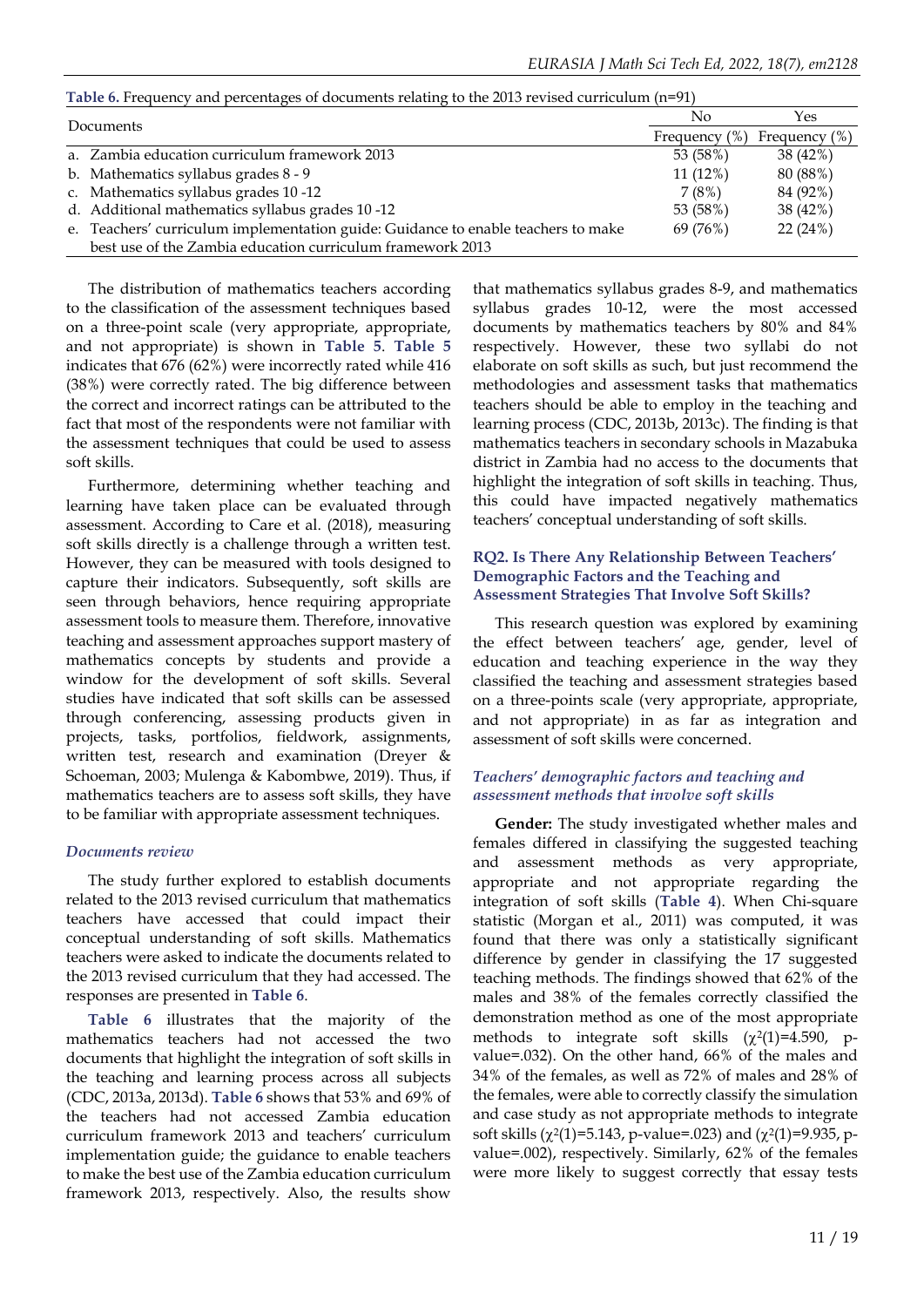were not appropriate methods to assess soft skills than 38% of the males  $(\chi^2(1)=5.588, p-value=.018)$ .

This finding suggests that the male teachers showed more understanding of teaching and assessment methods regarding soft skills than the female teachers. This result is not surprising as teaching mathematics is male dominated in Zambia (Simuchimba & Mbewe, 2021). Thus, much effort is needed to support female teachers to enhance their knowledge of appropriate teaching and assessment methods.

**Type of school:** The study also examined the effect of the type of school where participants were drawn from and the classifying of the suggested teaching methods that involve soft skills as reported in **Table 4**. The findings showed that 63% of the teachers from nonpublic schools were more likely to suggest that selfdiscovery was a very appropriate teaching method that involves soft skills than 37% of the teachers from public schools  $(\chi^2(1)=5.821, p-value=0.016)$ .

The results probably are an indication that nonpublic schools have better facilities that enable them to excel in performance, which the public schools do not have (Banda, 2016). In addition, it is argued that the

"quality of the teaching staff, the size of the class and availability of certain facilities normally lead to good academic performance among the learners" (Banda, 2016, p. 38).

These facilities are a common feature in most nonpublic schools. However, the findings showed that there was no statistical difference between teachers from nonpublic schools and public schools in classifying the assessment methods.

**Qualifications:** The study also explored the qualifications of the participants if it affected the manner mathematics teachers classified the teaching methods as very appropriate, appropriate, and not appropriate (**Table 4**). The findings suggest that there was no significant difference between those with a diploma in education and a bachelor's degree in education except on the quiz method. Therefore, it was found that 66% of the teachers with a diploma in education were more likely to suggest correctly that the quiz method is an appropriate teaching method that allows the integration of soft skills than 34% of the teachers with bachelor's degree in education  $(\chi^2(1)=9.232, p-value=0.002)$ . The findings concur with the findings by Ingersoll et al. (2014) who reported that mathematics teachers with degrees tend to have more subject matter than pedagogical preparation as opposed to teachers with diplomas. They added that most mathematics teachers with degrees most likely could not have entered teaching with the intent to do an education program and hold non-education degree.

In terms of assessments that involve soft skills, the findings suggest that there was no significant difference

between those with a diploma in education and a bachelor's degree in education except on the normreferenced tests and performance assessment tasks. The findings showed that 60% of the teachers with bachelor's degrees in education were more likely to suggest correctly that the norm-referenced tests method is an appropriate assessment method that allows the assessment of soft skills than 40% of the teachers with a diploma in education  $(\chi^2(1)=3.963, p-value=0.046)$ . On the other hand, 64% of the teachers with bachelor's degrees in education were more likely to suggest correctly that performance assessment tasks are a very appropriate assessment method that allows the assessment of soft skills than 36% of the teachers with a diploma in education  $(\chi^2(1)=4.967, \text{ p-value}=.026)$ . This finding suggests that teachers with bachelor's degrees in education show some understanding of teaching and assessment methods that incorporate soft skills than teachers with a diploma in education. Seemingly, the level of education has little influence on the teachers determining the assessment technique as very appropriate, appropriate and not appropriate. This could be confirmed by the assertion that mathematics teachers with degrees tend to have more subject matter than teachers with diplomas (Ingersoll et al., 2014). This gives an impression that the teachers with lower qualifications needed more support.

**Age:** The effect of teachers' age and their suggested teaching methods that involve skills which were reported in **Table 4** was examined. The findings show that 59% of the mathematics teachers aged between 25 and 34 years were more likely to suggest that a case study was not an appropriate teaching method that involves soft skills than 10% of the mathematics teachers aged 35 and 54 years old  $(\chi^2(2)=11.819, p-value=.003)$ . The results suggest that the young generation could have benefitted from various training or who have been taught using innovative approaches, hence they can apply them in classifying the teaching methods regarding the soft skills. But, the findings show that there is no statistical difference between teachers aged 25 and 34 years and teachers aged 35 and 54 years in the manner they classified suggested assessment methods.

**Teaching experience:** We also studied the impact of teaching experience on their suggested teaching methods (**Table 4**). On one hand, the study found that 77% of teachers with teaching experience between 1 and 10 years, were more likely to suggest that a case study was not an appropriate teaching method that involves soft skills compared to 23% of teachers with teaching experience ranging from 11 to 30 years  $(\chi^2(1)=13.317, p$ value=.000). Also, 64% of the teachers with teaching experience between 1 and 10 years, were more likely to confirm demonstration method would be an appropriate teaching method that involves soft skills than 36% of teachers with teaching experience ranging from 11 to 30 years  $(\chi^2(1)=4.242, p-value=0.039)$ . On the other hand,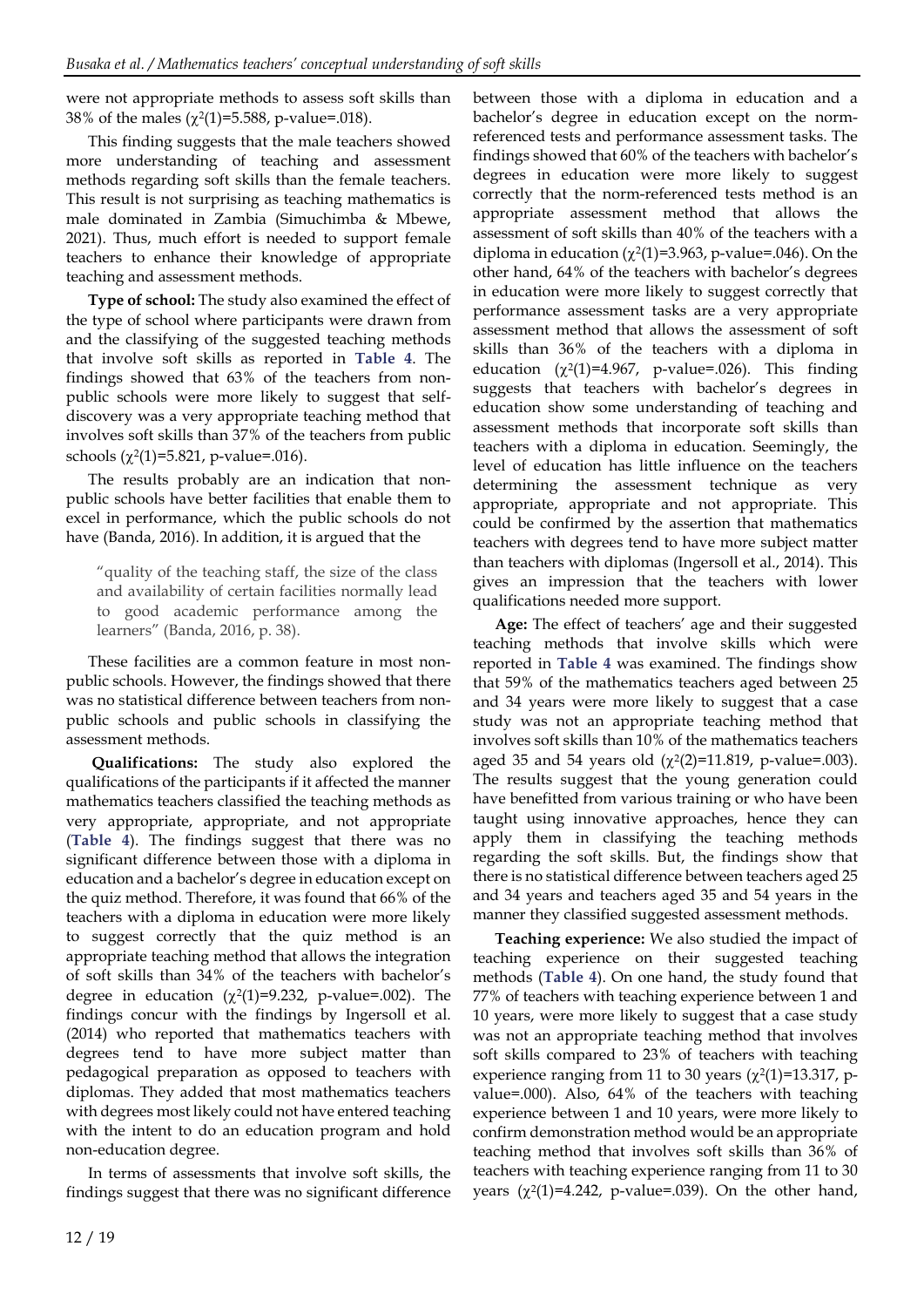32% of the teachers with teaching experience ranging from 11 to 30 years, were not likely to suggest that question and answer method was a very appropriate teaching method that involves the usage of soft skills compared to 68% of the teachers with teaching experience between 1 and 10 years  $(\chi^2(1)=4.545, p$ value=.033). The findings suggest that mathematics teachers with experience of 1 to10 years were better in classifying teaching methods as very appropriate, appropriate and not appropriate regarding the integration of soft skills than teachers with teaching experience between 11 and 30 years. Probably, it might be that a young generation could have benefitted from various training or have been taught using innovative approaches. The results are almost similar to what Stronge (2010) found that teaching experience between 1 and 3 years generally has a positive effect on student achievement although the teaching experience beyond 3 was not conclusive. It was established that there was no statistical difference regarding teaching experience between teachers with less than 10 years and those with more than 10 years of experience in the manner, where suggested assessment methods involving soft skills are classified.

A similar study was conducted to establish the effectiveness of innovative teaching approaches in developing soft skills by Blom et al. (2017). In their study they scrutinized the influence of innovative teaching approaches as far as the development of students' soft skills in secondary schools is concerned. The study partly looked at the development of hard and soft skills achieved through learning mathematics and examined the perceptions of students regarding the teaching approaches used in teaching and learning mathematics (Blom et al., 2017). The study provides empirical evidence that innovative teaching approaches are more effective than conventional teaching ones in improving mathematical soft skills. However, the study reports that 54% of mathematics teachers' responses were incorrectly rated while 46%were correctly rated as shown when the teachers were asked to rate the suggested teaching methods as very appropriate, appropriate or not appropriate. Even though the results show a small difference between the correct and incorrect ratings, this may not be an indication that mathematics teachers are familiar with the innovative teaching methods required to integrate soft skills. The small difference could be attributed to respondents rating according to teacher or learner-centered methods as opposed to the methods appropriate or inappropriate to integrate soft skills.

# **CONCLUSION**

The purpose of this study was to investigate the conceptual understanding of soft skills mathematics teachers in secondary schools possessed, and examine whether there would appear any mathematics teachers' demographic factors that impact their conceptualization of soft skills. The study further looked at how knowledgeable teachers were of methods that incorporate soft skills in teaching and learning mathematics.

The findings have revealed that the majority of mathematics teachers teaching in Mazabuka district in Zambia do not possess a conceptual understanding of soft skills. Most mathematics teachers could not state the examples of soft skills; they were not able to indicate the teaching and assessment approaches, which appropriately incorporated soft skills. Furthermore, the majority of mathematics teachers were not able to relate soft skills such as communication, problemsolving/critical thinking, collaboration and creativity and innovation to the mentioned classroom activities (only a fourth of teachers could provide the correct answer). It also appeared that the majority of mathematics teachers had not accessed two important documents (Zambia education curriculum framework 2013 and teachers' curriculum implementation guide; the guidance to enable teachers to make the best use of the Zambia education curriculum framework 2013), which highlight the integration of soft skills. This could have possibly impacted negatively on mathematics teachers' conceptual understanding of soft skills as the study has established.

The findings further showed that teachers' conceptualization of soft skills, was related to their demographical factors such as age, gender, type of school where teachers were teaching, teaching experience and level of education. For instance, the male teachers showed more understanding of teaching and assessment methods regarding soft skills than the female teachers on demonstration and simulation methods. This is due to the fact that teaching mathematics in Zambia is male-dominated. The findings showed that mathematics teachers from non-public schools were more likely to suggest that self-discovery was a very appropriate teaching method that involves soft skills than those from public schools The results could be an indication that non-public schools have better facilities that enable them to excel in performance, which the public schools do not have.

Furthermore, on one hand, the results suggest that mathematics teachers with a diploma in education were more likely to suggest correctly that the quiz method is an appropriate teaching method that allows the integration of soft skills than teachers with a bachelor's degree in education. On the other hand, the findings suggest that teachers with bachelor's degrees in education show some understanding of teaching assessment methods that incorporate soft skills than teachers with a diploma in education.

The teachers aged 25 to 34 years understand that case study was not among the appropriate methods that allow the integration of soft skills than those who are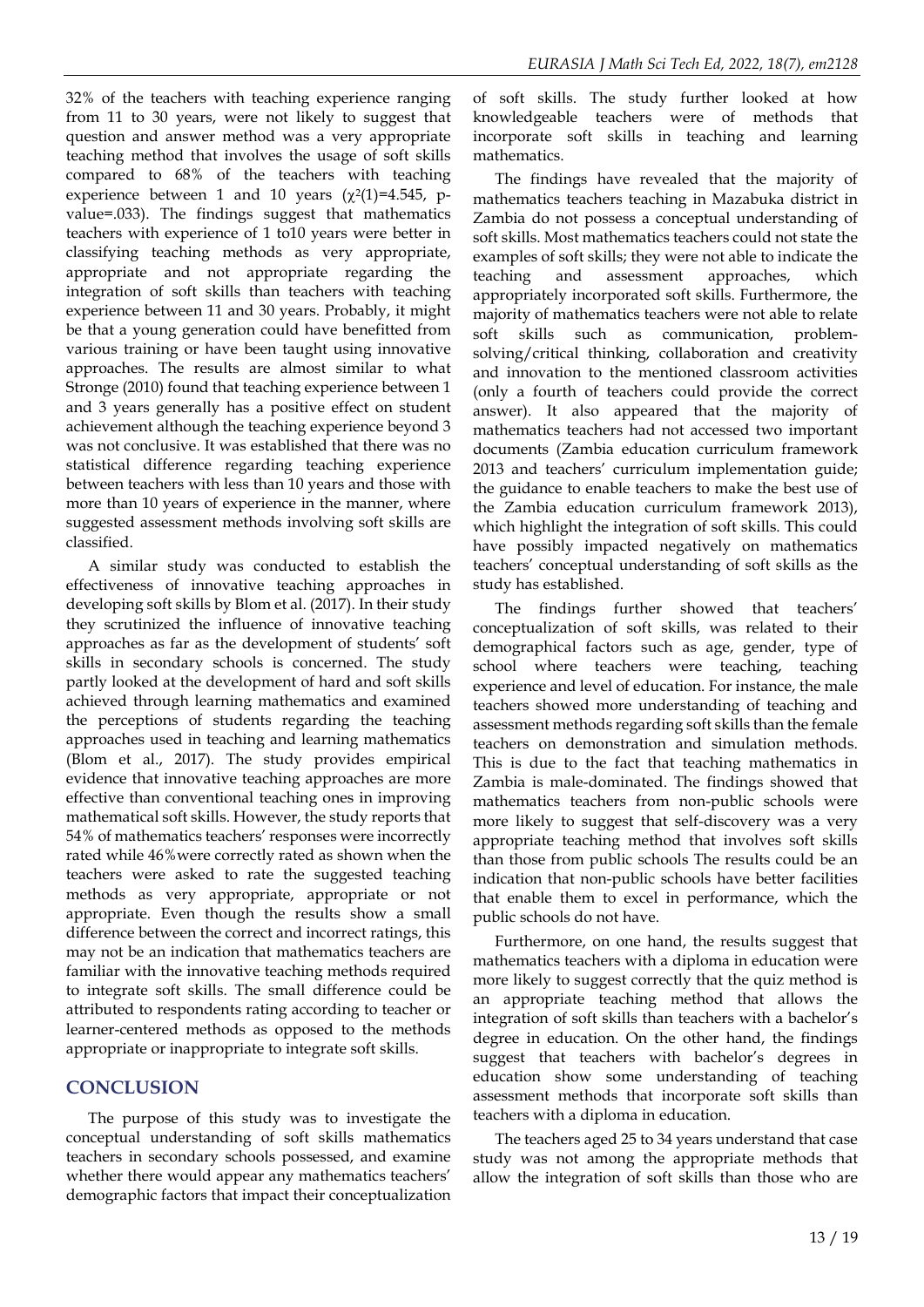aged from 35 to 54 years. Maybe this is so because sometimes teachers' enthusiasm deteriorates as age advances probably due to the tediousness of teaching for several years (Shah & Udgaonkar, 2018). The findings also suggest that mathematics teachers with experience of 1 to10 years were better in classifying teaching methods as very appropriate, appropriate and not appropriate regarding the integration of soft skills than teachers with teaching experience between 11 to 30 years. This could be attributed to the fact that teachers with teaching experience of less than 10 years were either pupils, trainee teachers or trained teachers at the time the 2013 revised curriculum has been actualized.

**Author contributions:** All authors have sufficiently contributed to the study, and agreed with the results and conclusions.

**Funding:** This study is financially supported by the African Centre of Excellence for Innovative Teaching and Learning Mathematics and Science (ACEITLMS).

**Ethical statement:** This study has passed the internal ethical process and is approved by the University of Rwanda-College of Education: Directorate of Research and Innovation on 11 August 2020 with reference number: 03/DRI-CE/011/EN/gi/2020.

**Declaration of interest:** No conflict of interest is declared by authors.

**Data sharing statement::** Data supporting the findings and conclusions are available upon request from the corresponding author.

# **REFERENCES**

- AlHouli, A. I., & Al-Khayatt, A. K. A. (2020). Assessing the soft skills needs of teacher education students. *International Journal of Education and Practice*, *8*(3), 416-431. [https://doi.org/10.18488/journal.61.2020](https://doi.org/10.18488/journal.61.2020.83.416.431) [.83.416.431](https://doi.org/10.18488/journal.61.2020.83.416.431)
- Al-Mutawah, M. A., Thomas, R., Eid, A., Mahmoud, E. Y., & Fateel, M. J. (2019). Conceptual understanding, procedural knowledge and problem-solving skills in mathematics: High school graduates' work analysis and standpoints. *International Journal of Education and Practice*, *7*(3), 258-273. [https://doi.org/10.18488/journal.61.2019](https://doi.org/10.18488/journal.61.2019.73.258.273) [.73.258.273](https://doi.org/10.18488/journal.61.2019.73.258.273)
- Ananiadou, K., & Claro, M. (2009). 21st century skills and competences for new millennium learners in OECD countries. *OECD Education Working Papers, 41*(41). <https://doi.org/10.1787/218525261154>
- Aworanti, O. A., Taiwo, M. B., & Iluobe, O. I. (2015). Validation of modified soft skills assessment instrument (MOSSAI) for use in Nigeria. *Universal Journal of Educational Research*, *3*(11), 847-861. <https://doi.org/10.13189/ujer.2015.031111>
- Banda, M. (2016). *Learner academic performance in both private and public schools: A case of selected schools in Kitwe district* [Doctoral dissertation, University of Zambia].
- Bicer, A., Chamberlin, S., & Perihan, C. (2020). A metaanalysis of the relationship between mathematics

achievement and creativity. *Journal of Creative Behavior, 0*(0), 1-22. [https://doi.org/10.1002/jocb.](https://doi.org/10.1002/jocb.474) [474](https://doi.org/10.1002/jocb.474)

- Bisson, M., Gilmore, C., Inglis, M., & Jones, I. (2016). Measuring conceptual understanding using comparative judgement. *International Journal of Research in Undergraduate Mathematics Education*, *2*(1), 141-164. [https://doi.org/10.1007/s40753-016-](https://doi.org/10.1007/s40753-016-0024-3) [0024-3](https://doi.org/10.1007/s40753-016-0024-3)
- Bless, C., & Higson, S. (2000). *Fundamentals of social research methods*. Juta.
- Blom, A., Cao, X., Andriamihamina, H., & Akinlawon, T. (2017). Job-ready graduates of secondary education in Botswana, Lesotho and Zambia: Reforming instruction, curriculum, assessment, and structure to teach vocational and 21st Century skills. *The World Bank*. [https://documents.worldbank.org/](https://documents.worldbank.org/en/publication/documents-reports/documentdetail/473181506360122489) [en/publication/documents-reports/document](https://documents.worldbank.org/en/publication/documents-reports/documentdetail/473181506360122489) [detail/473181506360122489](https://documents.worldbank.org/en/publication/documents-reports/documentdetail/473181506360122489)
- British Council. (2015). Unlocking a world of potential: Core skills for learning, work and society. *British Council*. [https://www.teachingenglish.org.uk/](https://www.teachingenglish.org.uk/article/core-skills-unlocking-a-world-potential) [article/core-skills-unlocking-a-world-potential](https://www.teachingenglish.org.uk/article/core-skills-unlocking-a-world-potential)
- Care, E., Kim, H., Vista, A., & Anderson, K. (2018). Education system alignment for 21st century skills: Focus on assessment. *Center for Universal Education at The Brookings Institution*. [https://www.](https://www.brookings.edu/wp-content/uploads/2018/11/Education-system-alignment-for-21st-century-skills-012819.pdf) [brookings.edu/wp-content/uploads/2018/11/](https://www.brookings.edu/wp-content/uploads/2018/11/Education-system-alignment-for-21st-century-skills-012819.pdf) [Education-system-alignment-for-21st-century](https://www.brookings.edu/wp-content/uploads/2018/11/Education-system-alignment-for-21st-century-skills-012819.pdf)[skills-012819.pdf](https://www.brookings.edu/wp-content/uploads/2018/11/Education-system-alignment-for-21st-century-skills-012819.pdf)
- CDC. (2013a). 2013 Zambia education curriculum framework. *Curriculum Development Centre, MESVTEE*.
- CDC. (2013b). Mathematics syllabus (grades 8 and 9). *Curriculum Development Centre, MESVTEE*.
- CDC. (2013c). O-level mathematics syllabus grade 10-12. *Curriculum Development Centre, MESVTEE*.
- CDC. (2013d). Teachers' curriculum implementation guide: Guidance to enable teachers to make best use of the Zambia education curriculum framework 2013. *Curriculum Development Centre, Ministry of Education*.
- Cohen, L., Manion, L., & Morrison, K. (2007). *Research methods in education*. Routledge. [https://doi.org/](https://doi.org/10.4324/9780203029053) [10.4324/9780203029053](https://doi.org/10.4324/9780203029053)
- Cohen, L., Manion, L., & Morrison, K. (2018). *Research methods in education*. Routledge. [https://doi.org/](https://doi.org/10.4324/9781315456539) [10.4324/9781315456539](https://doi.org/10.4324/9781315456539)
- Crawford, A., Weber, M. R., & Lee, J. H. (2020). Using a grounded theory approach to understand the process of teaching soft skills on the job so to apply it in the hospitality classroom. *Journal of Hospitality, Leisure, Sport and Tourism Education*, *26*(1), 100239. <https://doi.org/10.1016/j.jhlste.2020.100239>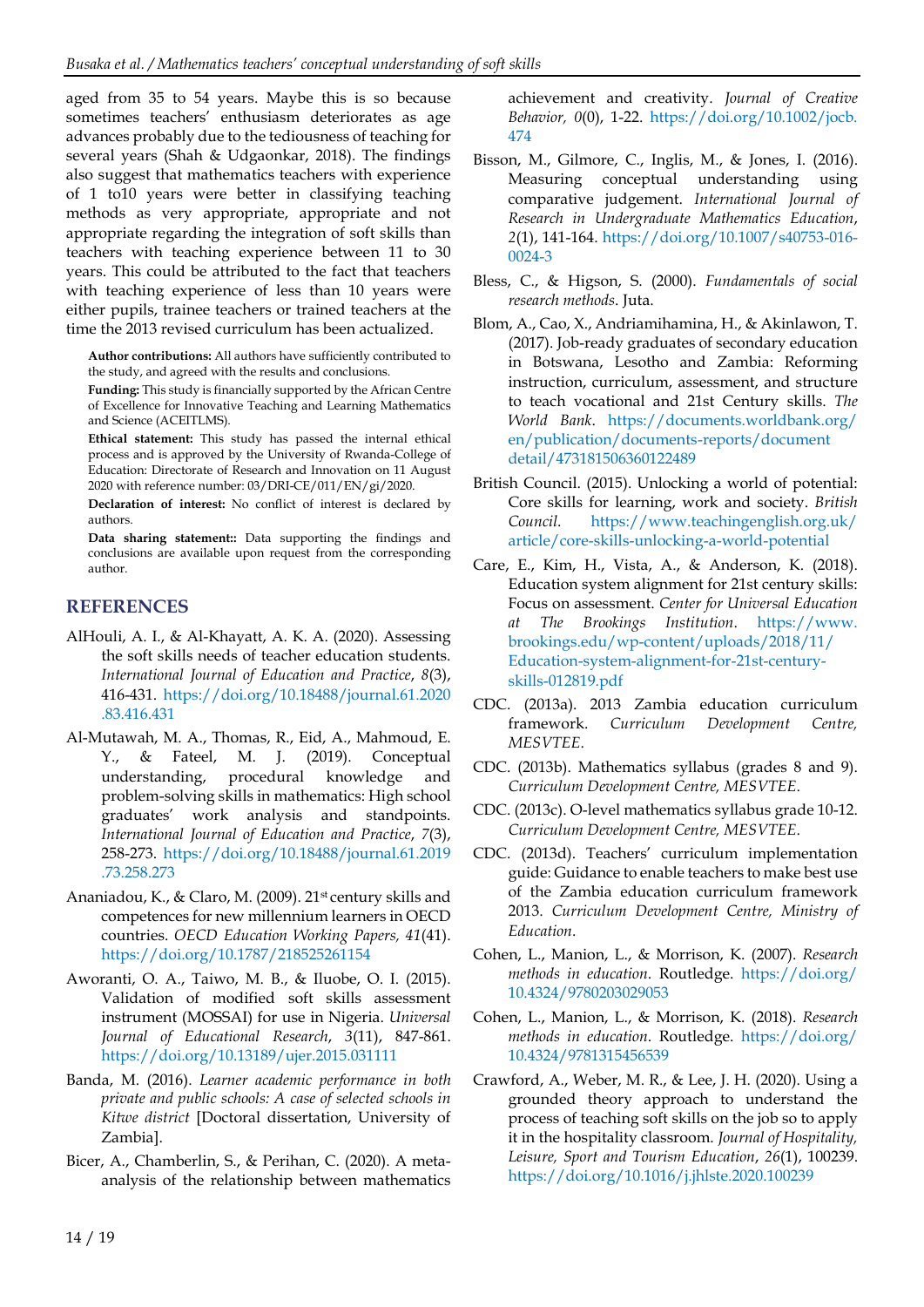- Dawe, S. (2002). Focussing on generic skills in training packages. *National Centre for Vocational Education Research*.
- Delinda, V., Amy, S., Christa, J., & David, H. (2009). Supporting the collaboration of special educators and general educators to teach students who struggle with mathematics: An overview of the research. *Journal of Adolescence*, *46*(1), 56-77. <https://doi.org/10.1002/pits.20354>
- Dreyer, J. M., & Schoeman, S. (2003). Learning area didactics: Human and social sciences. *UNISA*.
- Duffy, B. (2006). *Supporting creativity and imagination in the early years*. Open University Press.
- Elder, L., & Paul, R. (2010). Critical thinking: Competency standards essential for the cultivation of intellectual skills. *Journal of Developmental Education*, *34*(2), 38-39.
- Farooq, M., & Shah, S. (2008). Students' attitude towards Mathematics. *Pakistan Economic and Social Review*, *46*(1), 75-85.
- Fernández-Arias, P., Antón-Sancho, Á., Vergara, D., & Barrientos, A. (2021). Soft skills of American university teachers: Self-concept. *Sustainability (Switzerland)*, *13*(22), 1-25. [https://doi.org/10.3390](https://doi.org/10.3390/su132212397) [/su132212397](https://doi.org/10.3390/su132212397)
- Frymier, A.B., & Houser, M.L. (2000). The teacher‐ student relationship as an interpersonal relationship, *Communication Education*, 49(3), 207- 219. <https://doi.org/10.1080/03634520009379209>
- Graduate Student Instructor Teaching and Resource Center [GSITRC]. (2016). Teaching guide for GSIs learning: Theory and research. *The University of California*. [http://gsi.berkeley.edu/media/](http://gsi.berkeley.edu/media/Learning.pdf) [Learning.pdf](http://gsi.berkeley.edu/media/Learning.pdf)
- Hendriana, H. (2017). Teachers' hard and soft skills in innovative teaching of mathematics. *World Transactions on Engineering and Technology Education*, *15*(2), 145-150.
- Hidayati, W. S., Iffah, J. D. N., & Rafi, M. F. (2021). Soft skill attributes of high school teachers in teaching Mathematics. *Review of International Geographical Education Online*, *11*(8), 2982-2998.
- Hirsch, B. J. (2017). Wanted: Soft skills for today's jobs. *Phi Delta Kappan*, *98*(5), 12-17. [https://doi.org/10.](https://doi.org/10.1177/0031721717690359) [1177/0031721717690359](https://doi.org/10.1177/0031721717690359)
- Huda, S. A., Ahmad, A., Himawan, H., & Azizah, A. N. M. (2021). Experiences of participants in teacher professional education on obtaining soft skills: A case study in Indonesia. *European Journal of Educational Research*, *10*(1), 313-325. [https://doi.org](https://doi.org/10.12973/EU-JER.10.1.313) [/10.12973/EU-JER.10.1.313](https://doi.org/10.12973/EU-JER.10.1.313)
- Huss, J. A. (2006). Gifted education and cooperative learning: A miss or a match? *Gifted Child Today*,

*29*(4), 19-23. [https://doi.org/https://doi.org/10.](https://doi.org/https:/doi.org/10.4219/gct-2006-13) [4219/gct-2006-13](https://doi.org/https:/doi.org/10.4219/gct-2006-13)

- IBM. (2015). IBM SPSS statistics for windows, version 23.0*. IBM*.
- Ingersoll, R., Merrill, L., & May, H. (2014). What are the effects of teacher education preparation on beginning teacher attrition? *Consortium for Policy Research in Education Research Report*. [https://www.cpre.org/sites/default/files/resear](https://www.cpre.org/sites/default/files/researchreport/2018_prepeffects2014.pdf) [chreport/2018\\_prepeffects2014.pdf](https://www.cpre.org/sites/default/files/researchreport/2018_prepeffects2014.pdf)
- JASP Team. (2021). *JASP (version) [Computer software]*. <https://jasp-stats.org/>
- Kaufman, J. C., & Beghetto, R. A. (2009). Beyond big and little: The four C model of creativity. *Review of General Psychology*, *13*(1), 1-12. [https://doi.org/10.](https://doi.org/10.1037/a0013688) [1037/a0013688](https://doi.org/10.1037/a0013688)
- Kechagias, K. (2011). Teaching and assessing soft skills, MASS project report*. School of Thessaloniki*. [http://research.education.nmsu.edu/files/2014/0](http://research.education.nmsu.edu/files/2014/01/396_MASS-wp4-final-report-part-1.pdf) [1/396\\_MASS-wp4-final-report-part-1.pdf](http://research.education.nmsu.edu/files/2014/01/396_MASS-wp4-final-report-part-1.pdf)
- KICD. (2017). Basic education curriculum framework. *Kenya Institute of Curriculum Development, Ministry of Education*.
- Lankshear, C., & Knobel, M. (2008). *Digital literacies: Concepts, policies and practices*. Library Congress.
- Lippman, L. H., Ryberg, R., Carney, R., & Moore, K. A. (2015). *Workforce connections: Key "soft skills" that foster youth workforce success: Toward a consensus across fields*. Child Trends.
- Lomibao, L. S., Luna, C. A., & Namoco, R. A. (2016). The influence of mathematical communication on students' Mathematics performance and anxiety. *American Journal of Educational Research*, *4*(5), 378- 382.
- Marin-Zapata, S. I., Román-Calderón, J. P., Robledo-Ardila, C., & Jaramillo-Serna, M. A. (2021). Soft skills, do we know what we are talking about? *Review of Managerial Science, 16*, 969-1000. <https://doi.org/10.1007/s11846-021-00474-9>
- Meir, B.-H. (2006). *Concept-rich mathematics instruction: Building a strong foundation for reasoning and problem solving*. Association for Supervision and Curriculum Development.
- Minda, J. P. (2015). *The psychology of thinking: Reasoning, decision-making, and problem-solving*. SAGE. <https://doi.org/10.1177/1475725716661121>
- MINEDUC & REB. (2015). Mathematics syllabus for advanced level S4-S6. *Ministry of Education and Rwanda Education Board*.
- Morgan, G. A., Leech, N. L., Gloeckner, G. W., & Barrett, K. C. (2011). *IBM SPSS for introductory statistics: Use and interpretation*. Routledge. [https://doi.org/10.](https://doi.org/10.4324/9780203842966) [4324/9780203842966](https://doi.org/10.4324/9780203842966)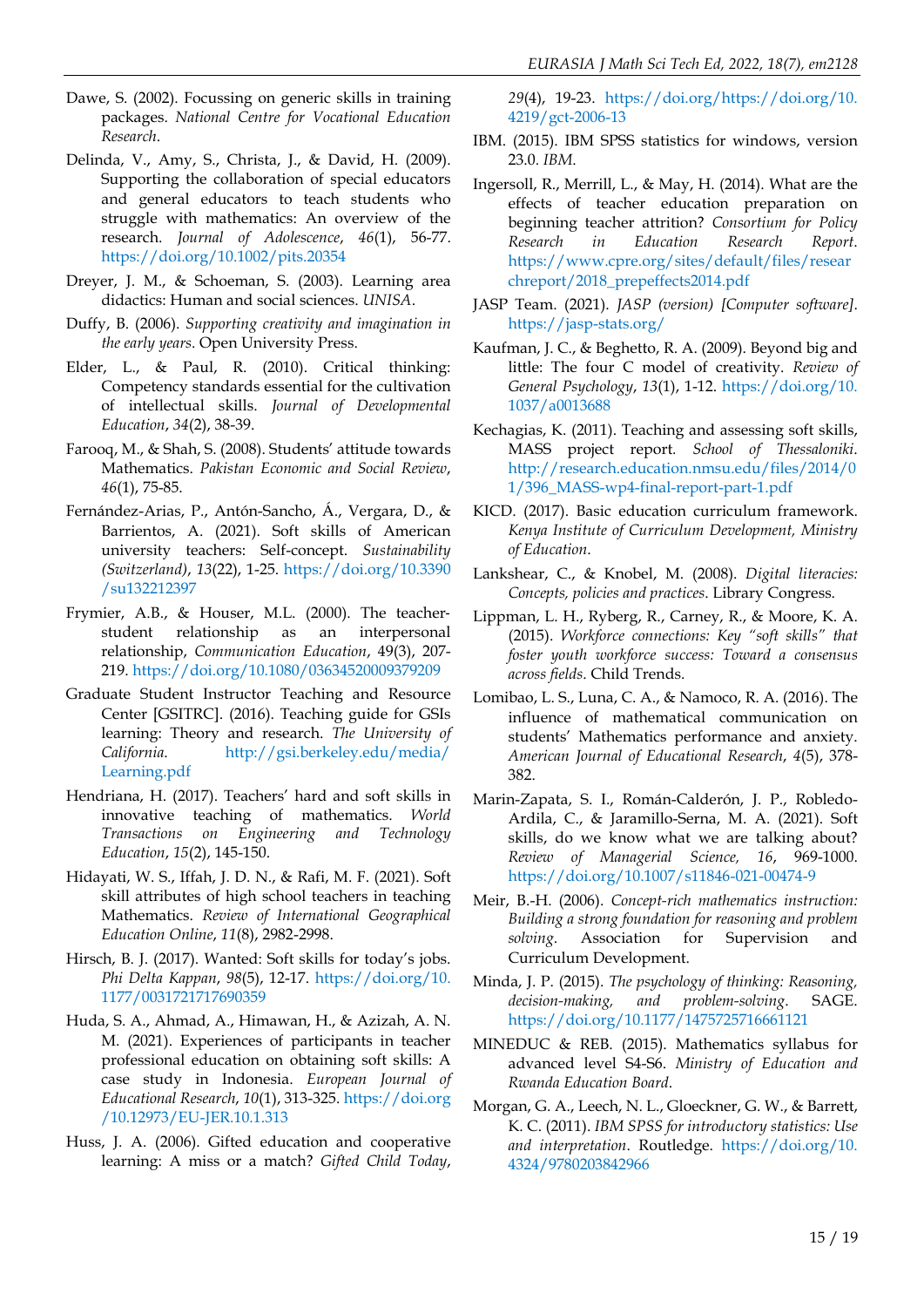- Mulenga, I. M., & Kabombwe, Y. M. (2019). A competency-based curriculum for Zambian primary and secondary schools: Learning from theory and some countries around the world. *International Journal of Education and Research*, *7*(2), 117-130.
- NCVER. (2003). Defining generic skills: At a glance. *National Centre for Vocational Education Research*. [http://www.ncver.edu.au/publications/1361.htm](http://www.ncver.edu.au/publications/1361.html) [l](http://www.ncver.edu.au/publications/1361.html)
- Ngang, T. K., Hashim, N. H., & Yunus, H. M. (2015a). Novice teacher perceptions of the soft skills needed in today's workplace. *Procedia-Social and Behavioral Sciences*, *177*(2015), 284-288. [https://doi.org/10.](https://doi.org/10.1016/j.sbspro.2015.02.338) [1016/j.sbspro.2015.02.338](https://doi.org/10.1016/j.sbspro.2015.02.338)
- Ngang, T. K., Yunus, H. M., & Hashim, N. H. (2015b). Soft skills integration in teaching professional training: Novice teachers' perspectives. *Procedia-Social and Behavioral Sciences*, *186*(2015), 835-840. <https://doi.org/10.1016/j.sbspro.2015.04.204>
- OECD. (2018). The future of education and skills: Education 2030. *Organization for Economic Cooperation and Development Working Papers*, 1-23.
- Pachauri, D., & Yadav, A. (2013). Importance of soft skills in teacher education programme. *IJERT International Journal of Educational Research*, *41*(5), 22-25.
- Parks, M. R. (1994). Communicative competence and interpersonal control. In M. L. Knapp, & G. R. Miller (Eds.), *Handbook of interpersonal communication* (pp. 589-618). SAGE.
- Piaget, J. (1968). *Six psychological studies*. Vintage Books.
- Piburn, M., Sawada, D., Turley, J., Falconer, K., Benford, R., & Bloom, I. (2000). Reformed teaching observation protocol (RTOP) reference manual*. ACEPT Technical Report No. IN00-3*. [http://www.public.asu.edu/~anton1/AssessArti](http://www.public.asu.edu/~anton1/AssessArticles/Assessments/Chemistry%20Assessments/RTOP%20Reference%20Manual.pdf) [cles/Assessments/Chemistry](http://www.public.asu.edu/~anton1/AssessArticles/Assessments/Chemistry%20Assessments/RTOP%20Reference%20Manual.pdf) Assessments/RTOP Reference [Manual.pdf](http://www.public.asu.edu/~anton1/AssessArticles/Assessments/Chemistry%20Assessments/RTOP%20Reference%20Manual.pdf)
- Pollitt, A. (2012a). Comparative judgement for assessment. *International Journal of Technology and Design Education*, *22*(2), 157-170. <https://doi.org/10.1007/s10798-011-9189-x>
- Pollitt, A. (2012b). The method of adaptive comparative judgment. *Assessment in Education: Principles, Policy and Practice*, *19*(3), 281-300. [https://doi.org/10.1080](https://doi.org/10.1080/0969594X.2012.665354) [/0969594X.2012.665354](https://doi.org/10.1080/0969594X.2012.665354)
- Quieng, M. C., Lim, P. P., & Lucas, M. R. D. (2015). 21st century-based soft skills: Spotlight on noncognitive skills in a cognitive-laden dentistry program. *European Journal of Contemporary Education*, *11*(1), 72-81. [https://doi.org/10.13187/](https://doi.org/10.13187/ejced.2015.11.72) [ejced.2015.11.72](https://doi.org/10.13187/ejced.2015.11.72)
- REB. (2015). Curriculum framework: Pre-primary to upper secondary 2015. *Rwanda Education Board*. [https://mudarwan.files.wordpress.com/2015/08](https://mudarwan.files.wordpress.com/2015/08/curriculum_framework_final_printed-compressed.pdf) [/curriculum\\_framework\\_final\\_printed](https://mudarwan.files.wordpress.com/2015/08/curriculum_framework_final_printed-compressed.pdf)[compressed.pdf](https://mudarwan.files.wordpress.com/2015/08/curriculum_framework_final_printed-compressed.pdf)
- Rittle-Johnson, B., Siegler, R. S., & Alibali, M. W. (2001). Developing conceptual understanding and procedural skill in mathematics: An iterative process. *Journal of Educational Psychology*, *93*(2), 346- 362. [https://doi.org/10.1037//0022-0663.93.2.346](https://doi.org/10.1037/0022-0663.93.2.346)
- Schwab, K. (2017). *The fourth industrial revolution*. Crown Publishing Group.
- Shah, S., & Udgaonkar, U. S. (2018). Influence of gender and age of teachers on teaching: Students perspective. *International Journal of Current Microbiology and Applied Sciences*, *7*(1), 2436-2441. <https://doi.org/10.20546/ijcmas.2018.701.293>
- Silva, E. (2009). Measuring skills for 21st-century learning. *The Phi Delta Kappan*, *90*(9), 630-634. <https://doi.org/10.1177/003172170909000905>
- Simuchimba, N. N., & Mbewe, S. (2021). The nature of stakeholders' attitudes towards female teachers of mathematics in Lusaka district of Zambia. *Zambia Journal of Education*, *6*(1), 33-54.
- Skemp, R. R. (1986). *The psychology of learning mathematics*. Plenum.
- Spitzberg, B. H., & Cupach, W. R. (1989). Issues in interpersonal competence research. In *Handbook of interpersonal competence research. Recent research in psychology* (pp. 52-75). Springer. [https://doi.org/10.1007/978-1-4612-3572-9\\_3](https://doi.org/10.1007/978-1-4612-3572-9_3)
- Stangor, C. (2011). *Research methods for behavioural sciences*. Library Congress.
- Stronge, J. (2010). *Effective teachers=student achievement: What the research says*. Eye On Education.
- Talavera, E. R., & Perez-Gonzalez, J. C. (2007). Training in socio-emotional skills through onsite training. *European Journal of Vocational Training*, *40*(1), 83-102.
- Teddlie, C., & Tashakkori, A. (2009). *Foundations of mixed methods research: Integrating quantitative and qualitative approaches in the social and behavioural sciences*. SAGE. [https://doi.org/10.4135/97814833](https://doi.org/10.4135/9781483348858.n9) [48858.n9](https://doi.org/10.4135/9781483348858.n9)
- The Partnership for 21st Century Skills [P21]. (2015). *P21 framework definitions.* [http://www.p21.org/our](http://www.p21.org/our-work/p21-framework)[work/p21-framework.](http://www.p21.org/our-work/p21-framework)
- Theodora, B. D., & Marti'ah, S. (2018). The difference of KTSP and Kurikulum 2013 implementation, family environment toward career choosing readiness. *Dinamika Pendidikan* [*Educational Dynamics*], *12*(2), 159-169. <https://doi.org/10.15294/dp.v12i2.13564>
- Umeghalu, E. O., & Obi, C. E. (2020). New teachers' soft skills and productivity in secondary schools in Rivers State, Nigeria. *European Journal of Education*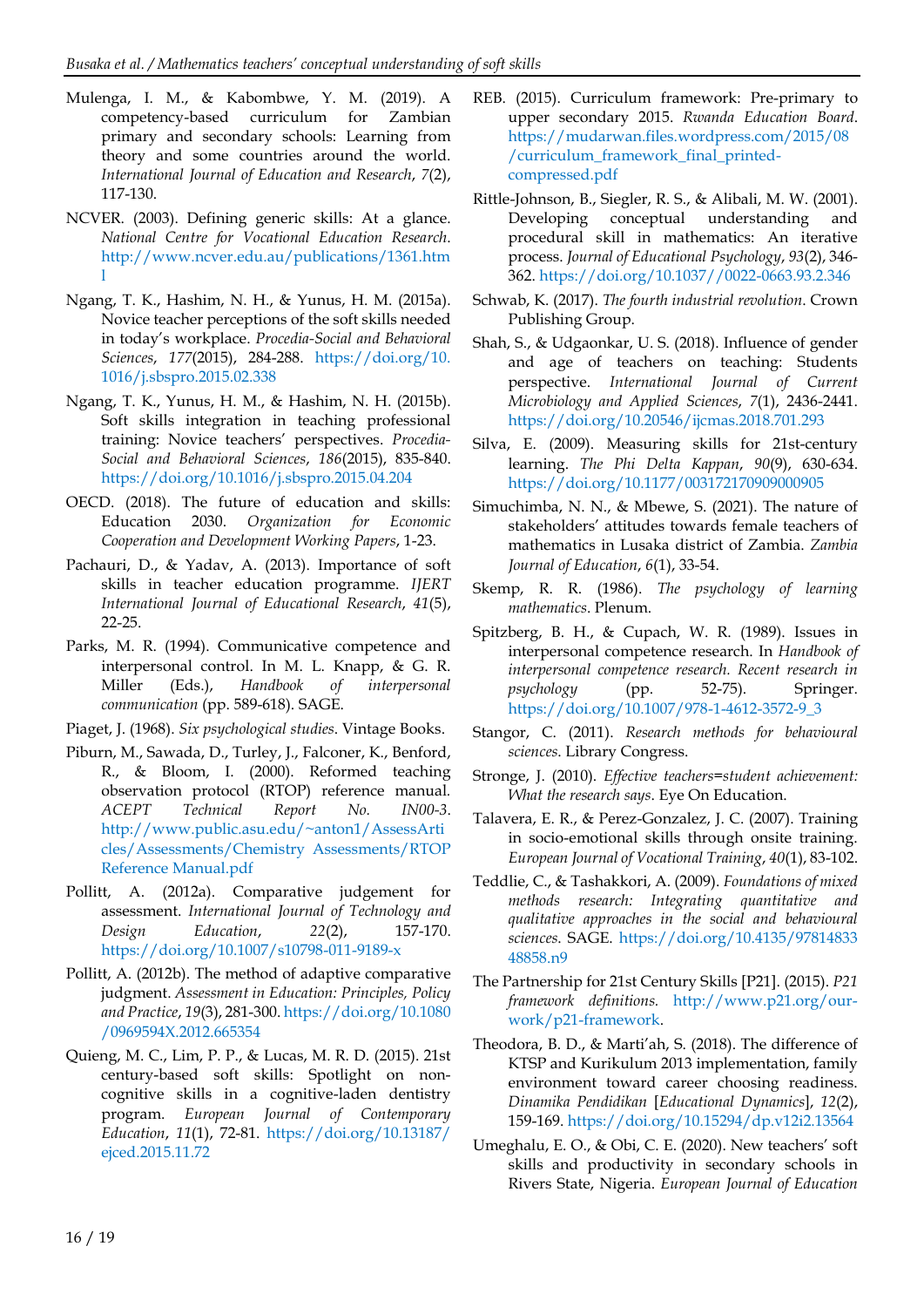*Studies*, *7*(1), 136-156. [https://doi.org/10.5281/](https://doi.org/10.5281/zenodo.3700822) [zenodo.3700822](https://doi.org/10.5281/zenodo.3700822)

van Harpen, X. Y., & Sriraman, B. (2013). Creativity and mathematical problem posing: An analysis of high school students' mathematical problem posing in China and the USA. *Educational Studies in*

*Mathematics*, *82*(2), 201-221. [https://doi.org/10.](https://doi.org/10.1007/s10649-012-9419-5) [1007/s10649-012-9419-5](https://doi.org/10.1007/s10649-012-9419-5)

Webb, N. M. (2009). The teacher's role in promoting collaborative dialogue in the classroom. *British Journal of Educational Psychology*, *79*(1), 1-28. <https://doi.org/10.1348/000709908X380772>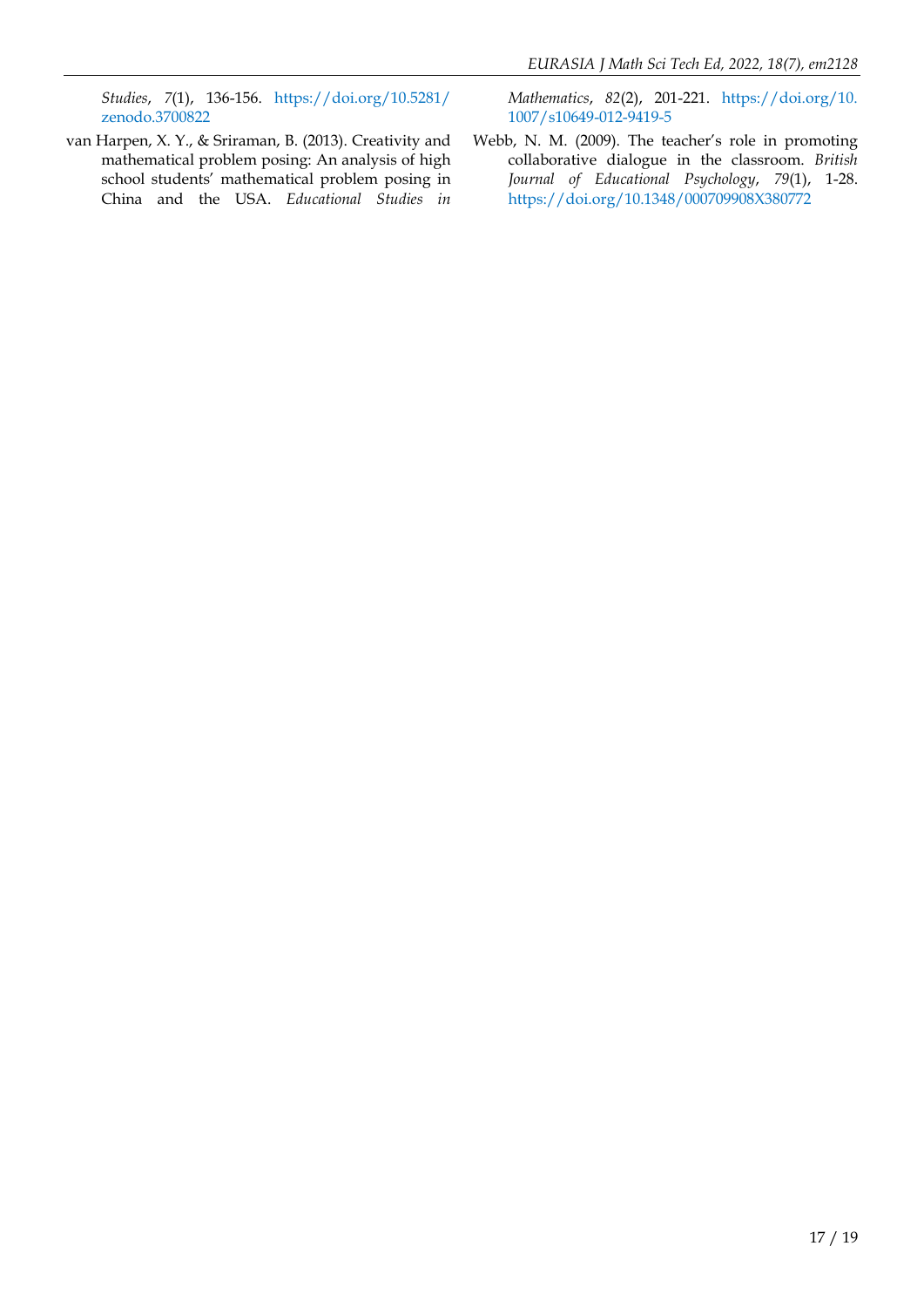# **APPENDIX A-MATHEMATICS TEACHERS' CONCEPTUAL UNDERSTANDING OF SOFT SKILLS TEST**

The Zambian education curriculum, which is currently being implemented, incorporates soft skills. Thus, the purpose of the survey is to establish your conceptual understanding of soft skills. Your honest responses are highly appreciated. The information collected will be treated with anonymity and confidentiality.

\_\_\_\_\_\_\_\_\_\_\_\_\_\_\_\_\_\_\_\_\_\_\_\_\_\_\_\_\_\_\_\_\_\_\_\_\_\_\_\_\_\_\_\_\_\_\_\_\_\_\_\_\_\_\_\_\_\_\_\_\_\_\_\_\_\_\_\_\_\_\_\_\_\_\_\_\_\_\_\_\_\_\_\_\_\_\_\_\_\_\_\_\_\_\_\_\_ \_\_\_\_\_\_\_\_\_\_\_\_\_\_\_\_\_\_\_\_\_\_\_\_\_\_\_\_\_\_\_\_\_\_\_\_\_\_\_\_\_\_\_\_\_\_\_\_\_\_\_\_\_\_\_\_\_\_\_\_\_\_\_\_\_\_\_\_\_\_\_\_\_\_\_\_\_\_\_\_\_\_\_\_\_\_\_\_\_\_\_\_\_\_\_\_\_\_\_\_\_\_ \_\_\_\_\_\_\_\_\_\_\_\_\_\_\_\_\_\_\_\_\_\_\_\_\_\_\_\_\_\_\_\_\_\_\_\_\_\_\_\_\_\_\_\_\_\_\_\_\_\_\_\_\_\_\_\_\_\_\_\_\_\_\_\_\_\_\_\_\_\_\_\_\_\_\_\_\_\_\_\_\_\_\_\_\_\_\_\_\_\_\_\_\_\_\_\_\_\_\_\_\_\_ \_\_\_\_\_\_\_\_\_\_\_\_\_\_\_\_\_\_\_\_\_\_\_\_\_\_\_\_\_\_\_\_\_\_\_\_\_\_\_\_\_\_\_\_\_\_\_\_\_\_\_\_\_\_\_\_\_\_\_\_\_\_\_\_\_\_\_\_\_\_\_\_\_\_\_\_\_\_\_\_\_\_\_\_\_\_\_\_\_\_\_\_\_\_\_\_\_\_\_\_\_\_ \_\_\_\_\_\_\_\_\_\_\_\_\_\_\_\_\_\_\_\_\_\_\_\_\_\_\_\_\_\_\_\_\_\_\_\_\_\_\_\_\_\_\_\_\_\_\_\_\_\_\_\_\_\_\_\_\_\_\_\_\_\_\_\_\_\_\_\_\_\_\_\_\_\_\_\_\_\_\_\_\_\_\_\_\_\_\_\_\_\_\_\_\_\_\_\_\_\_\_\_\_\_ \_\_\_\_\_\_\_\_\_\_\_\_\_\_\_\_\_\_\_\_\_\_\_\_\_\_\_\_\_\_\_\_\_\_\_\_\_\_\_\_\_\_\_\_\_\_\_\_\_\_\_\_\_\_\_\_\_\_\_\_\_\_\_\_\_\_\_\_\_\_\_\_\_\_\_\_\_\_\_\_\_\_\_\_\_\_\_\_\_\_\_\_\_\_\_\_\_\_\_\_\_\_ \_\_\_\_\_\_\_\_\_\_\_\_\_\_\_\_\_\_\_\_\_\_\_\_\_\_\_\_\_\_\_\_\_\_\_\_\_\_\_\_\_\_\_\_\_\_\_\_\_\_\_\_\_\_\_\_\_\_\_\_\_\_\_\_\_\_\_\_\_\_\_\_\_\_\_\_\_\_\_\_\_\_\_\_\_\_\_\_\_\_\_\_\_\_\_\_\_\_\_\_\_\_

#### **Instructions**

Attempt all the questions by:

- 1. Giving brief answers where spaces are provided
- 2. Putting a tick  $(\sqrt{})$  in the space provided
- 3. Circling the number that corresponds with your opinion

## **Duration:** 30 minutes

1. From your understanding, how do you define soft skills?

2. Write down at least three examples of soft skills that you are aware of



\_\_\_\_\_\_\_\_\_\_\_\_\_\_\_\_\_\_\_\_\_\_\_\_\_\_\_\_\_\_\_\_\_\_\_\_\_\_\_\_\_\_\_\_\_\_\_\_\_\_\_\_\_\_\_\_\_\_\_\_\_\_\_\_\_\_\_\_\_\_\_\_\_\_\_\_\_\_\_\_\_\_\_\_\_\_\_\_\_\_\_\_\_\_\_\_\_\_\_ \_\_\_\_\_\_\_\_\_\_\_\_\_\_\_\_\_\_\_\_\_\_\_\_\_\_\_\_\_\_\_\_\_\_\_\_\_\_\_\_\_\_\_\_\_\_\_\_\_\_\_\_\_\_\_\_\_\_\_\_\_\_\_\_\_\_\_\_\_\_\_\_\_\_\_\_\_\_\_\_\_\_\_\_\_\_\_\_\_\_\_\_\_\_\_\_\_\_\_\_\_\_ \_\_\_\_\_\_\_\_\_\_\_\_\_\_\_\_\_\_\_\_\_\_\_\_\_\_\_\_\_\_\_\_\_\_\_\_\_\_\_\_\_\_\_\_\_\_\_\_\_\_\_\_\_\_\_\_\_\_\_\_\_\_\_\_\_\_\_\_\_\_\_\_\_\_\_\_\_\_\_\_\_\_\_\_\_\_\_\_\_\_\_\_\_\_\_\_\_\_\_\_\_\_

3. Read carefully the suggested methods that can be used to integrate soft skills during the teaching and learning of mathematics. Please put a tick (√) under not appropriate (**NA**), appropriate (**A**), or very appropriate (**VA**) to show your opinion about each method.

|     | S/N Suggested methods that can be used to integrate soft skills in mathematics | NA | А | VA |
|-----|--------------------------------------------------------------------------------|----|---|----|
|     | Direct instruction                                                             |    |   |    |
|     | Demonstration method                                                           |    |   |    |
| 3.  | Teacher exposition                                                             |    |   |    |
| 4.  | Simulation method                                                              |    |   |    |
| 5.  | Discussion method                                                              |    |   |    |
| 6.  | Rote memorization                                                              |    |   |    |
| 7.  | Self-discovery method                                                          |    |   |    |
| 8.  | Question and answer method                                                     |    |   |    |
| 9.  | Interviewing method                                                            |    |   |    |
| 10. | Project method                                                                 |    |   |    |
| 11. | Case study                                                                     |    |   |    |
| 12. | Mapping method                                                                 |    |   |    |
| 13. | Cooperative learning method                                                    |    |   |    |
| 14. | Differentiated learning                                                        |    |   |    |
| 15. | Roleplaying                                                                    |    |   |    |
| 16. | Quiz                                                                           |    |   |    |
| 17. | Problem-based learning                                                         |    |   |    |